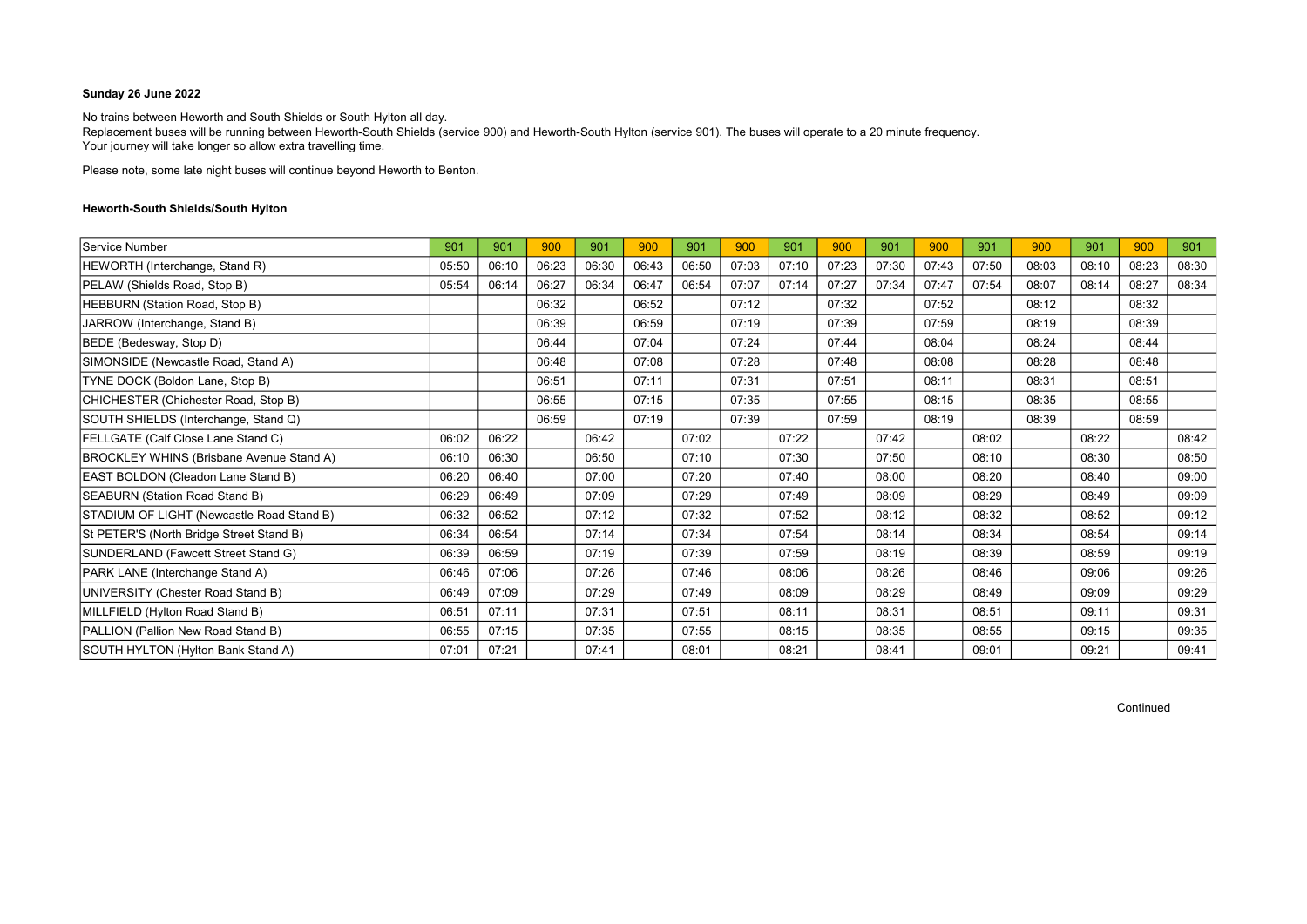No trains between Heworth and South Shields or South Hylton all day. Replacement buses will be running between Heworth-South Shields (service 900) and Heworth-South Hylton (service 901). The buses will operate to a 20 minute frequency. Your journey will take longer so allow extra travelling time.

Please note, some late night buses will continue beyond Heworth to Benton.

| Service Number                                  | 900   | 901   | 900   | 901   | 900   | 901   | 900   | 901   | 900   | 901   | 900   | 901   | 900   | 901   | 900   | 901   |
|-------------------------------------------------|-------|-------|-------|-------|-------|-------|-------|-------|-------|-------|-------|-------|-------|-------|-------|-------|
| HEWORTH (Interchange, Stand R)                  | 08:43 | 08:50 | 09:03 | 09:10 | 09:23 | 09:30 | 09:43 | 09:50 | 10:03 | 10:10 | 10:23 | 10:30 | 10:43 | 10:50 | 11:03 | 11:10 |
| PELAW (Shields Road, Stop B)                    | 08:47 | 08:54 | 09:07 | 09:14 | 09:27 | 09:34 | 09:47 | 09:54 | 10:07 | 10:14 | 10:27 | 10:34 | 10:47 | 10:54 | 11:07 | 11:14 |
| HEBBURN (Station Road, Stop B)                  | 08:52 |       | 09:12 |       | 09:32 |       | 09:52 |       | 10:12 |       | 10:32 |       | 10:52 |       | 11:12 |       |
| JARROW (Interchange, Stand B)                   | 08:59 |       | 09:19 |       | 09:39 |       | 09:59 |       | 10:19 |       | 10:39 |       | 10:59 |       | 11:19 |       |
| BEDE (Bedesway, Stop D)                         | 09:04 |       | 09:24 |       | 09:44 |       | 10:04 |       | 10:24 |       | 10:44 |       | 11:04 |       | 11:24 |       |
| SIMONSIDE (Newcastle Road, Stand A)             | 09:08 |       | 09:28 |       | 09:48 |       | 10:08 |       | 10:28 |       | 10:48 |       | 11:08 |       | 11:28 |       |
| TYNE DOCK (Boldon Lane, Stop B)                 | 09:11 |       | 09:31 |       | 09:51 |       | 10:11 |       | 10:31 |       | 10:51 |       | 11:11 |       | 11:31 |       |
| CHICHESTER (Chichester Road, Stop B)            | 09:15 |       | 09:35 |       | 09:55 |       | 10:15 |       | 10:35 |       | 10:55 |       | 11:15 |       | 11:35 |       |
| SOUTH SHIELDS (Interchange, Stand Q)            | 09:19 |       | 09:39 |       | 09:59 |       | 10:19 |       | 10:39 |       | 10:59 |       | 11:19 |       | 11:39 |       |
| FELLGATE (Calf Close Lane Stand C)              |       | 09:02 |       | 09:22 |       | 09:42 |       | 10:02 |       | 10:22 |       | 10:42 |       | 11:02 |       | 11:22 |
| <b>BROCKLEY WHINS (Brisbane Avenue Stand A)</b> |       | 09:10 |       | 09:30 |       | 09:50 |       | 10:10 |       | 10:30 |       | 10:50 |       | 11:10 |       | 11:30 |
| EAST BOLDON (Cleadon Lane Stand B)              |       | 09:20 |       | 09:40 |       | 10:00 |       | 10:20 |       | 10:40 |       | 11:00 |       | 11:20 |       | 11:40 |
| SEABURN (Station Road Stand B)                  |       | 09:29 |       | 09:49 |       | 10:09 |       | 10:29 |       | 10:49 |       | 11:09 |       | 11:29 |       | 11:49 |
| STADIUM OF LIGHT (Newcastle Road Stand B)       |       | 09:32 |       | 09:52 |       | 10:12 |       | 10:32 |       | 10:52 |       | 11:12 |       | 11:32 |       | 11:52 |
| St PETER'S (North Bridge Street Stand B)        |       | 09:34 |       | 09:54 |       | 10:14 |       | 10:34 |       | 10:54 |       | 11:14 |       | 11:34 |       | 11:54 |
| SUNDERLAND (Fawcett Street Stand G)             |       | 09:39 |       | 09:59 |       | 10:19 |       | 10:39 |       | 10:59 |       | 11:19 |       | 11:39 |       | 11:59 |
| PARK LANE (Interchange Stand A)                 |       | 09:46 |       | 10:06 |       | 10:26 |       | 10:46 |       | 11:06 |       | 11:26 |       | 11:46 |       | 12:06 |
| UNIVERSITY (Chester Road Stand B)               |       | 09:49 |       | 10:09 |       | 10:29 |       | 10:49 |       | 11:09 |       | 11:29 |       | 11:49 |       | 12:09 |
| MILLFIELD (Hylton Road Stand B)                 |       | 09:51 |       | 10:11 |       | 10:31 |       | 10:51 |       | 11:11 |       | 11:31 |       | 11:51 |       | 12:11 |
| PALLION (Pallion New Road Stand B)              |       | 09:55 |       | 10:15 |       | 10:35 |       | 10:55 |       | 11:15 |       | 11:35 |       | 11:55 |       | 12:15 |
| SOUTH HYLTON (Hylton Bank Stand A)              |       | 10:01 |       | 10:21 |       | 10:41 |       | 11:01 |       | 11:21 |       | 11:41 |       | 12:01 |       | 12:21 |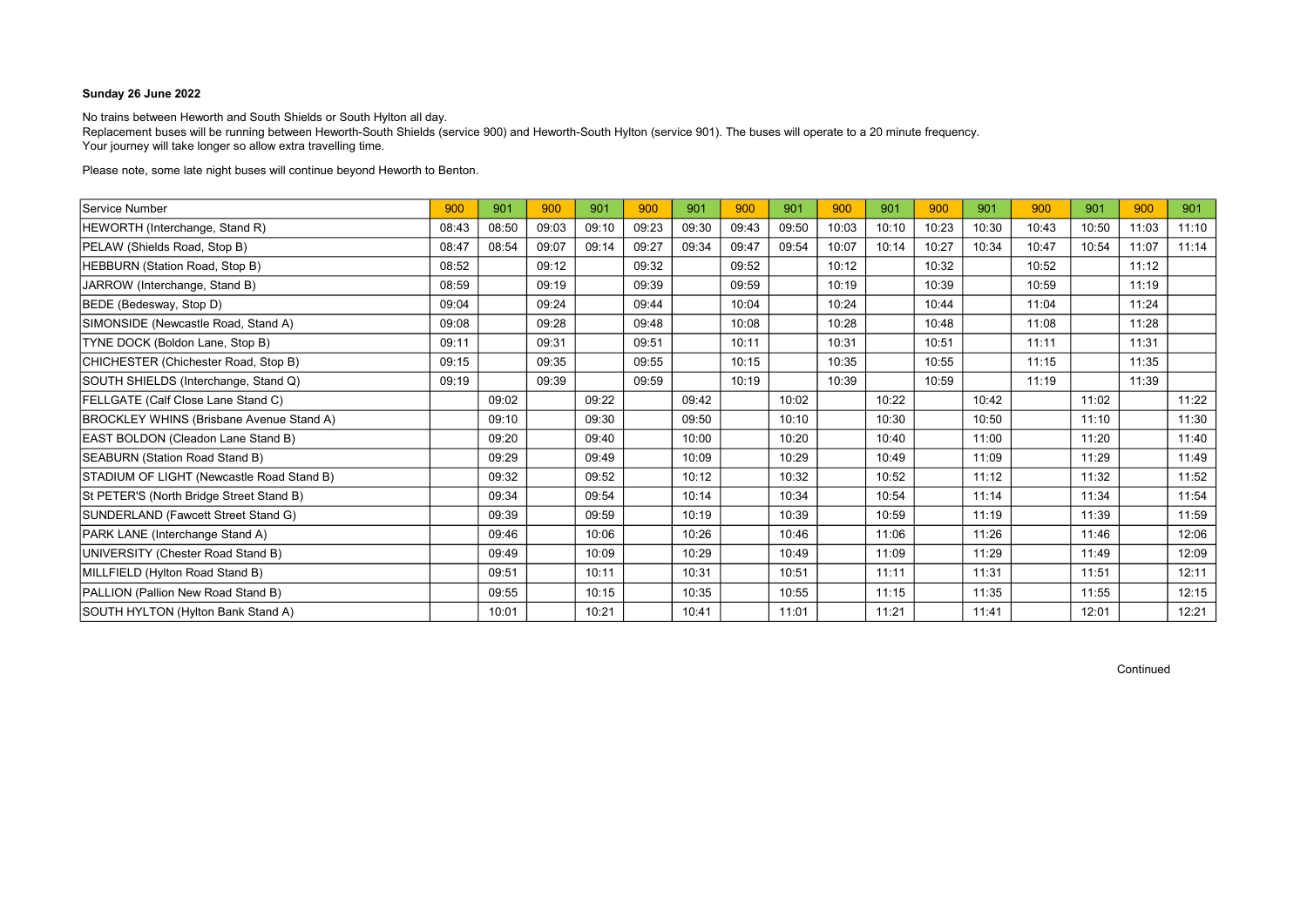No trains between Heworth and South Shields or South Hylton all day. Replacement buses will be running between Heworth-South Shields (service 900) and Heworth-South Hylton (service 901). The buses will operate to a 20 minute frequency. Your journey will take longer so allow extra travelling time.

Please note, some late night buses will continue beyond Heworth to Benton.

| Service Number                                  | 900   | 901   | 900   | 901   | 900   | 901   | 900   | 901   | 900   | 901   | 900   | 901   | 900   | 901   | 900   | 901   |
|-------------------------------------------------|-------|-------|-------|-------|-------|-------|-------|-------|-------|-------|-------|-------|-------|-------|-------|-------|
| HEWORTH (Interchange, Stand R)                  | 11:23 | 11:30 | 11:43 | 11:50 | 12:03 | 12:10 | 12:23 | 12:30 | 12:43 | 12:50 | 13:03 | 13:10 | 13:23 | 13:30 | 13:43 | 13:50 |
| PELAW (Shields Road, Stop B)                    | 11:27 | 11:34 | 11:47 | 11:54 | 12:07 | 12:14 | 12:27 | 12:34 | 12:47 | 12:54 | 13:07 | 13:14 | 13:27 | 13:34 | 13:47 | 13:54 |
| HEBBURN (Station Road, Stop B)                  | 11:32 |       | 11:52 |       | 12:12 |       | 12:32 |       | 12:52 |       | 13:12 |       | 13:32 |       | 13:52 |       |
| JARROW (Interchange, Stand B)                   | 11:39 |       | 11:59 |       | 12:19 |       | 12:39 |       | 12:59 |       | 13:19 |       | 13:39 |       | 13:59 |       |
| BEDE (Bedesway, Stop D)                         | 11:44 |       | 12:04 |       | 12:24 |       | 12:44 |       | 13:04 |       | 13:24 |       | 13:44 |       | 14:04 |       |
| SIMONSIDE (Newcastle Road, Stand A)             | 11:48 |       | 12:08 |       | 12:28 |       | 12:48 |       | 13:08 |       | 13:28 |       | 13:48 |       | 14:08 |       |
| TYNE DOCK (Boldon Lane, Stop B)                 | 11:51 |       | 12:11 |       | 12:31 |       | 12:51 |       | 13:11 |       | 13:31 |       | 13:51 |       | 14:11 |       |
| CHICHESTER (Chichester Road, Stop B)            | 11:55 |       | 12:15 |       | 12:35 |       | 12:55 |       | 13:15 |       | 13:35 |       | 13:55 |       | 14:15 |       |
| SOUTH SHIELDS (Interchange, Stand Q)            | 11:59 |       | 12:19 |       | 12:39 |       | 12:59 |       | 13:19 |       | 13:39 |       | 13:59 |       | 14:19 |       |
| FELLGATE (Calf Close Lane Stand C)              |       | 11:42 |       | 12:02 |       | 12:22 |       | 12:42 |       | 13:02 |       | 13:22 |       | 13:42 |       | 14:02 |
| <b>BROCKLEY WHINS (Brisbane Avenue Stand A)</b> |       | 11:50 |       | 12:10 |       | 12:30 |       | 12:50 |       | 13:10 |       | 13:30 |       | 13:50 |       | 14:10 |
| EAST BOLDON (Cleadon Lane Stand B)              |       | 12:00 |       | 12:20 |       | 12:40 |       | 13:00 |       | 13:20 |       | 13:40 |       | 14:00 |       | 14:20 |
| SEABURN (Station Road Stand B)                  |       | 12:09 |       | 12:29 |       | 12:49 |       | 13:09 |       | 13:29 |       | 13:49 |       | 14:09 |       | 14:29 |
| STADIUM OF LIGHT (Newcastle Road Stand B)       |       | 12:12 |       | 12:32 |       | 12:52 |       | 13:12 |       | 13:32 |       | 13:52 |       | 14:12 |       | 14:32 |
| St PETER'S (North Bridge Street Stand B)        |       | 12:14 |       | 12:34 |       | 12:54 |       | 13:14 |       | 13:34 |       | 13:54 |       | 14:14 |       | 14:34 |
| SUNDERLAND (Fawcett Street Stand G)             |       | 12:19 |       | 12:39 |       | 12:59 |       | 13:19 |       | 13:39 |       | 13:59 |       | 14:19 |       | 14:39 |
| PARK LANE (Interchange Stand A)                 |       | 12:26 |       | 12:46 |       | 13:06 |       | 13:26 |       | 13:46 |       | 14:06 |       | 14:26 |       | 14:46 |
| UNIVERSITY (Chester Road Stand B)               |       | 12:29 |       | 12:49 |       | 13:09 |       | 13:29 |       | 13:49 |       | 14:09 |       | 14:29 |       | 14:49 |
| MILLFIELD (Hylton Road Stand B)                 |       | 12:31 |       | 12:51 |       | 13:11 |       | 13:31 |       | 13:51 |       | 14:11 |       | 14:31 |       | 14:51 |
| PALLION (Pallion New Road Stand B)              |       | 12:35 |       | 12:55 |       | 13:15 |       | 13:35 |       | 13:55 |       | 14:15 |       | 14:35 |       | 14:55 |
| SOUTH HYLTON (Hylton Bank Stand A)              |       | 12:41 |       | 13:01 |       | 13:21 |       | 13:41 |       | 14:01 |       | 14:21 |       | 14:41 |       | 15:01 |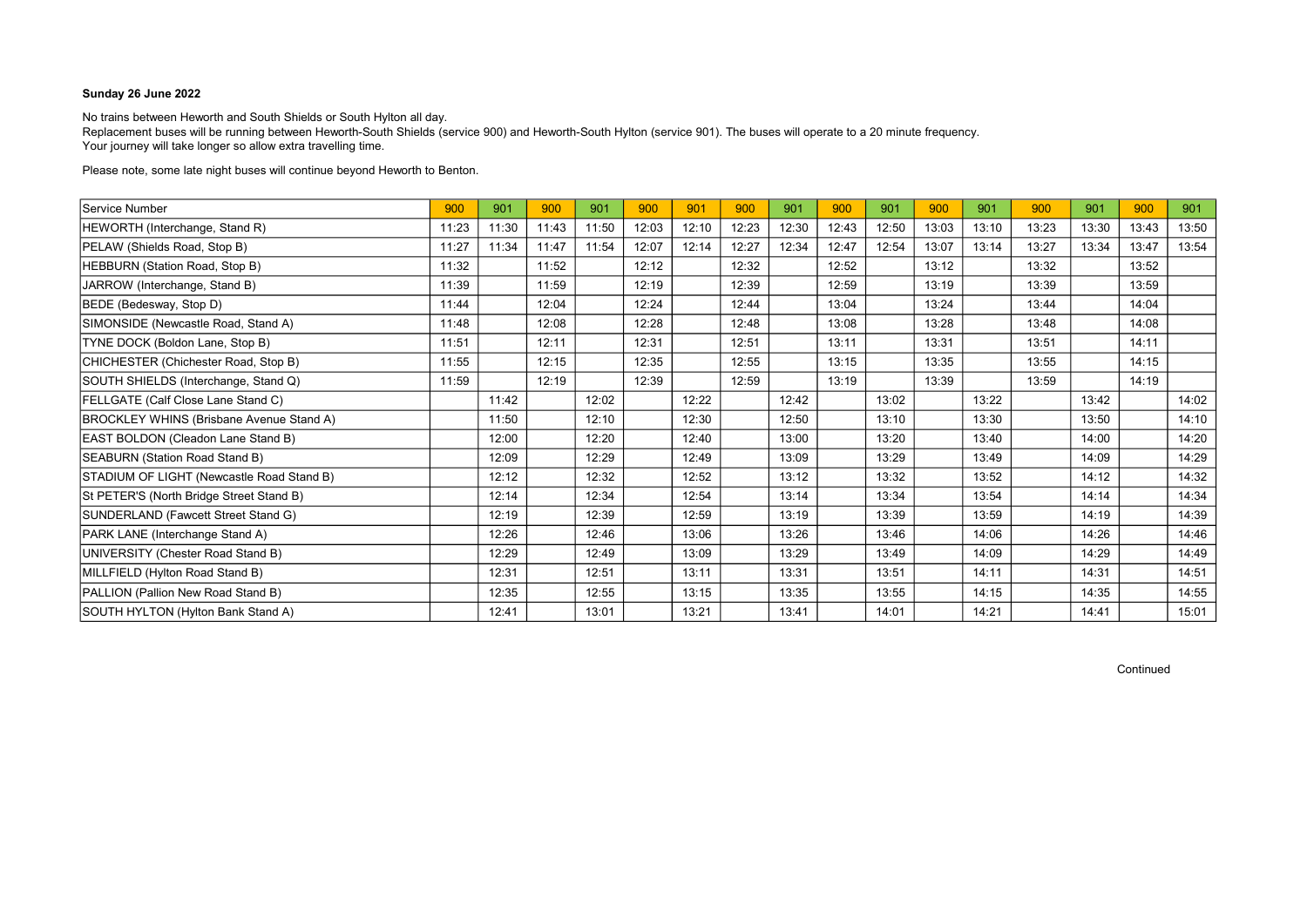No trains between Heworth and South Shields or South Hylton all day. Replacement buses will be running between Heworth-South Shields (service 900) and Heworth-South Hylton (service 901). The buses will operate to a 20 minute frequency. Your journey will take longer so allow extra travelling time.

Please note, some late night buses will continue beyond Heworth to Benton.

| Service Number                                  | 900   | 901   | 900   | 901   | 900   | 901   | 900   | 901   | 900   | 901   | 900   | 901   | 900   | 901   | 900   | 901   |
|-------------------------------------------------|-------|-------|-------|-------|-------|-------|-------|-------|-------|-------|-------|-------|-------|-------|-------|-------|
| HEWORTH (Interchange, Stand R)                  | 14:03 | 14:10 | 14:23 | 14:30 | 14:43 | 14:50 | 15:03 | 15:10 | 15:23 | 15:30 | 15:43 | 15:50 | 16:03 | 16:10 | 16:23 | 16:30 |
| PELAW (Shields Road, Stop B)                    | 14:07 | 14:14 | 14:27 | 14:34 | 14:47 | 14:54 | 15:07 | 15:14 | 15:27 | 15:34 | 15:47 | 15:54 | 16:07 | 16:14 | 16:27 | 16:34 |
| HEBBURN (Station Road, Stop B)                  | 14:12 |       | 14:32 |       | 14:52 |       | 15:12 |       | 15:32 |       | 15:52 |       | 16:12 |       | 16:32 |       |
| JARROW (Interchange, Stand B)                   | 14:19 |       | 14:39 |       | 14:59 |       | 15:19 |       | 15:39 |       | 15:59 |       | 16:19 |       | 16:39 |       |
| BEDE (Bedesway, Stop D)                         | 14:24 |       | 14:44 |       | 15:04 |       | 15:24 |       | 15:44 |       | 16:04 |       | 16:24 |       | 16:44 |       |
| SIMONSIDE (Newcastle Road, Stand A)             | 14:28 |       | 14:48 |       | 15:08 |       | 15:28 |       | 15:48 |       | 16:08 |       | 16:28 |       | 16:48 |       |
| TYNE DOCK (Boldon Lane, Stop B)                 | 14:31 |       | 14:51 |       | 15:11 |       | 15:31 |       | 15:51 |       | 16:11 |       | 16:31 |       | 16:51 |       |
| CHICHESTER (Chichester Road, Stop B)            | 14:35 |       | 14:55 |       | 15:15 |       | 15:35 |       | 15:55 |       | 16:15 |       | 16:35 |       | 16:55 |       |
| SOUTH SHIELDS (Interchange, Stand Q)            | 14:39 |       | 14:59 |       | 15:19 |       | 15:39 |       | 15:59 |       | 16:19 |       | 16:39 |       | 16:59 |       |
| FELLGATE (Calf Close Lane Stand C)              |       | 14:22 |       | 14:42 |       | 15:02 |       | 15:22 |       | 15:42 |       | 16:02 |       | 16:22 |       | 16:42 |
| <b>BROCKLEY WHINS (Brisbane Avenue Stand A)</b> |       | 14:30 |       | 14:50 |       | 15:10 |       | 15:30 |       | 15:50 |       | 16:10 |       | 16:30 |       | 16:50 |
| EAST BOLDON (Cleadon Lane Stand B)              |       | 14:40 |       | 15:00 |       | 15:20 |       | 15:40 |       | 16:00 |       | 16:20 |       | 16:40 |       | 17:00 |
| <b>SEABURN (Station Road Stand B)</b>           |       | 14:49 |       | 15:09 |       | 15:29 |       | 15:49 |       | 16:09 |       | 16:29 |       | 16:49 |       | 17:09 |
| STADIUM OF LIGHT (Newcastle Road Stand B)       |       | 14:52 |       | 15:12 |       | 15:32 |       | 15:52 |       | 16:12 |       | 16:32 |       | 16:52 |       | 17:12 |
| St PETER'S (North Bridge Street Stand B)        |       | 14:54 |       | 15:14 |       | 15:34 |       | 15:54 |       | 16:14 |       | 16:34 |       | 16:54 |       | 17:14 |
| SUNDERLAND (Fawcett Street Stand G)             |       | 14:59 |       | 15:19 |       | 15:39 |       | 15:59 |       | 16:19 |       | 16:39 |       | 16:59 |       | 17:19 |
| PARK LANE (Interchange Stand A)                 |       | 15:06 |       | 15:26 |       | 15:46 |       | 16:06 |       | 16:26 |       | 16:46 |       | 17:06 |       | 17:26 |
| UNIVERSITY (Chester Road Stand B)               |       | 15:09 |       | 15:29 |       | 15:49 |       | 16:09 |       | 16:29 |       | 16:49 |       | 17:09 |       | 17:29 |
| MILLFIELD (Hylton Road Stand B)                 |       | 15:11 |       | 15:31 |       | 15:51 |       | 16:11 |       | 16:31 |       | 16:51 |       | 17:11 |       | 17:31 |
| PALLION (Pallion New Road Stand B)              |       | 15:15 |       | 15:35 |       | 15:55 |       | 16:15 |       | 16:35 |       | 16:55 |       | 17:15 |       | 17:35 |
| SOUTH HYLTON (Hylton Bank Stand A)              |       | 15:21 |       | 15:41 |       | 16:01 |       | 16:21 |       | 16:41 |       | 17:01 |       | 17:21 |       | 17:41 |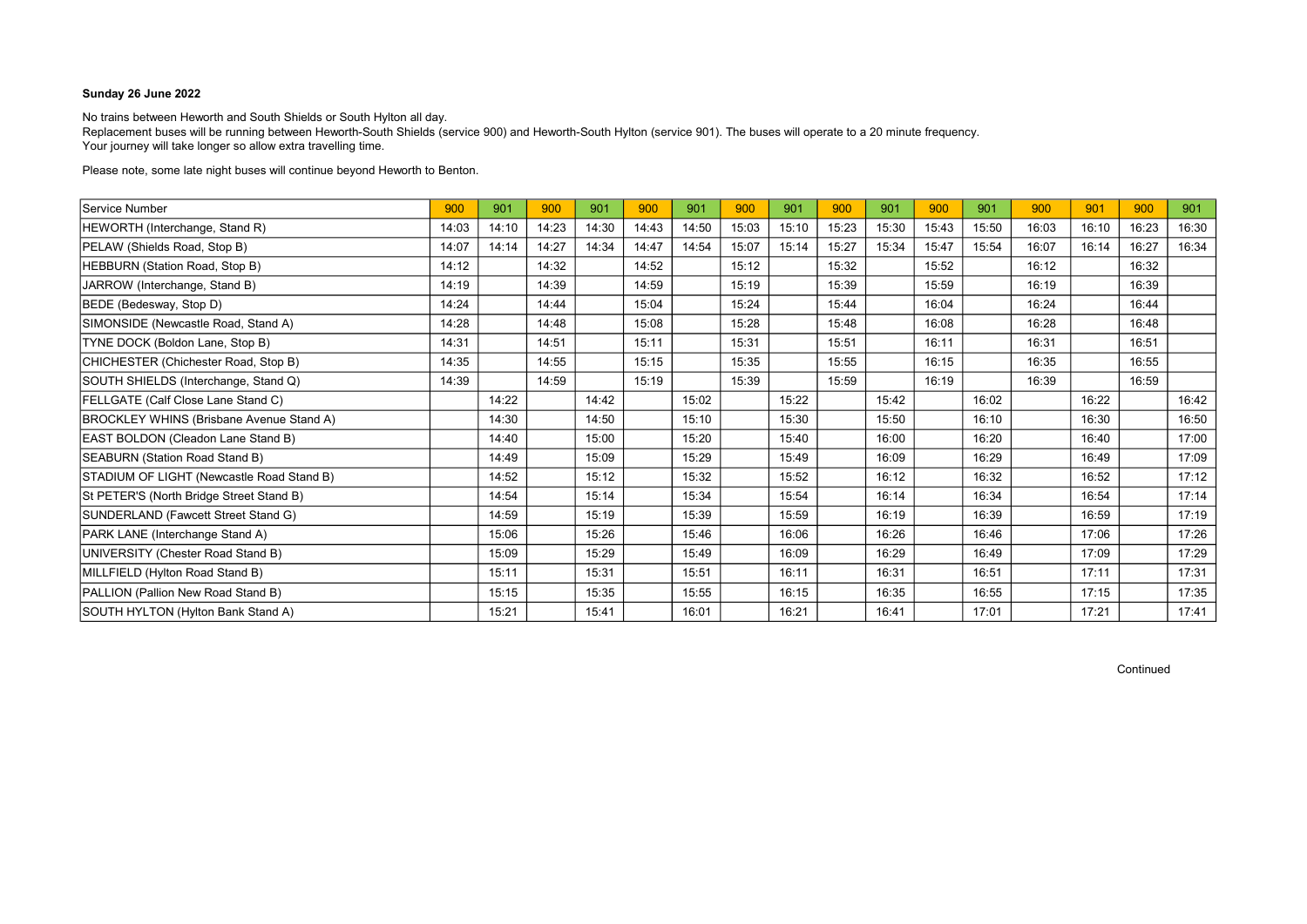No trains between Heworth and South Shields or South Hylton all day. Replacement buses will be running between Heworth-South Shields (service 900) and Heworth-South Hylton (service 901). The buses will operate to a 20 minute frequency. Your journey will take longer so allow extra travelling time.

Please note, some late night buses will continue beyond Heworth to Benton.

| Service Number                                  | 900   | 901   | 900   | 901   | 900   | 901   | 900   | 901   | 900   | 901   | 900   | 901   | 900   | 901   | 900   | 901   |
|-------------------------------------------------|-------|-------|-------|-------|-------|-------|-------|-------|-------|-------|-------|-------|-------|-------|-------|-------|
| HEWORTH (Interchange, Stand R)                  | 16:43 | 16:50 | 17:03 | 17:10 | 17:23 | 17:30 | 17:43 | 17:50 | 18:03 | 18:10 | 18:23 | 18:30 | 18:43 | 18:50 | 19:03 | 19:10 |
| PELAW (Shields Road, Stop B)                    | 16:47 | 16:54 | 17:07 | 17:14 | 17:27 | 17:34 | 17:47 | 17:54 | 18:07 | 18:14 | 18:27 | 18:34 | 18:47 | 18:54 | 19:07 | 19:14 |
| HEBBURN (Station Road, Stop B)                  | 16:52 |       | 17:12 |       | 17:32 |       | 17:52 |       | 18:12 |       | 18:32 |       | 18:52 |       | 19:12 |       |
| JARROW (Interchange, Stand B)                   | 16:59 |       | 17:19 |       | 17:39 |       | 17:59 |       | 18:19 |       | 18:39 |       | 18:59 |       | 19:19 |       |
| BEDE (Bedesway, Stop D)                         | 17:04 |       | 17:24 |       | 17:44 |       | 18:04 |       | 18:24 |       | 18:44 |       | 19:04 |       | 19:24 |       |
| SIMONSIDE (Newcastle Road, Stand A)             | 17:08 |       | 17:28 |       | 17:48 |       | 18:08 |       | 18:28 |       | 18:48 |       | 19:08 |       | 19:28 |       |
| TYNE DOCK (Boldon Lane, Stop B)                 | 17:11 |       | 17:31 |       | 17:51 |       | 18:11 |       | 18:31 |       | 18:51 |       | 19:11 |       | 19:31 |       |
| CHICHESTER (Chichester Road, Stop B)            | 17:15 |       | 17:35 |       | 17:55 |       | 18:15 |       | 18:35 |       | 18:55 |       | 19:15 |       | 19:35 |       |
| SOUTH SHIELDS (Interchange, Stand Q)            | 17:19 |       | 17:39 |       | 17:59 |       | 18:19 |       | 18:39 |       | 18:59 |       | 19:19 |       | 19:39 |       |
| FELLGATE (Calf Close Lane Stand C)              |       | 17:02 |       | 17:22 |       | 17:42 |       | 18:02 |       | 18:22 |       | 18:42 |       | 19:02 |       | 19:22 |
| <b>BROCKLEY WHINS (Brisbane Avenue Stand A)</b> |       | 17:10 |       | 17:30 |       | 17:50 |       | 18:10 |       | 18:30 |       | 18:50 |       | 19:10 |       | 19:30 |
| EAST BOLDON (Cleadon Lane Stand B)              |       | 17:20 |       | 17:40 |       | 18:00 |       | 18:20 |       | 18:40 |       | 19:00 |       | 19:20 |       | 19:40 |
| <b>SEABURN (Station Road Stand B)</b>           |       | 17:29 |       | 17:49 |       | 18:09 |       | 18:29 |       | 18:49 |       | 19:09 |       | 19:29 |       | 19:49 |
| STADIUM OF LIGHT (Newcastle Road Stand B)       |       | 17:32 |       | 17:52 |       | 18:12 |       | 18:32 |       | 18:52 |       | 19:12 |       | 19:32 |       | 19:52 |
| St PETER'S (North Bridge Street Stand B)        |       | 17:34 |       | 17:54 |       | 18:14 |       | 18:34 |       | 18:54 |       | 19:14 |       | 19:34 |       | 19:54 |
| SUNDERLAND (Fawcett Street Stand G)             |       | 17:39 |       | 17:59 |       | 18:19 |       | 18:39 |       | 18:59 |       | 19:19 |       | 19:39 |       | 19:59 |
| PARK LANE (Interchange Stand A)                 |       | 17:46 |       | 18:06 |       | 18:26 |       | 18:46 |       | 19:06 |       | 19:26 |       | 19:46 |       | 20:06 |
| UNIVERSITY (Chester Road Stand B)               |       | 17:49 |       | 18:09 |       | 18:29 |       | 18:49 |       | 19:09 |       | 19:29 |       | 19:49 |       | 20:09 |
| MILLFIELD (Hylton Road Stand B)                 |       | 17:51 |       | 18:11 |       | 18:31 |       | 18:51 |       | 19:11 |       | 19:31 |       | 19:51 |       | 20:11 |
| PALLION (Pallion New Road Stand B)              |       | 17:55 |       | 18:15 |       | 18:35 |       | 18:55 |       | 19:15 |       | 19:35 |       | 19:55 |       | 20:15 |
| SOUTH HYLTON (Hylton Bank Stand A)              |       | 18:01 |       | 18:21 |       | 18:41 |       | 19:01 |       | 19:21 |       | 19:41 |       | 20:01 |       | 20:21 |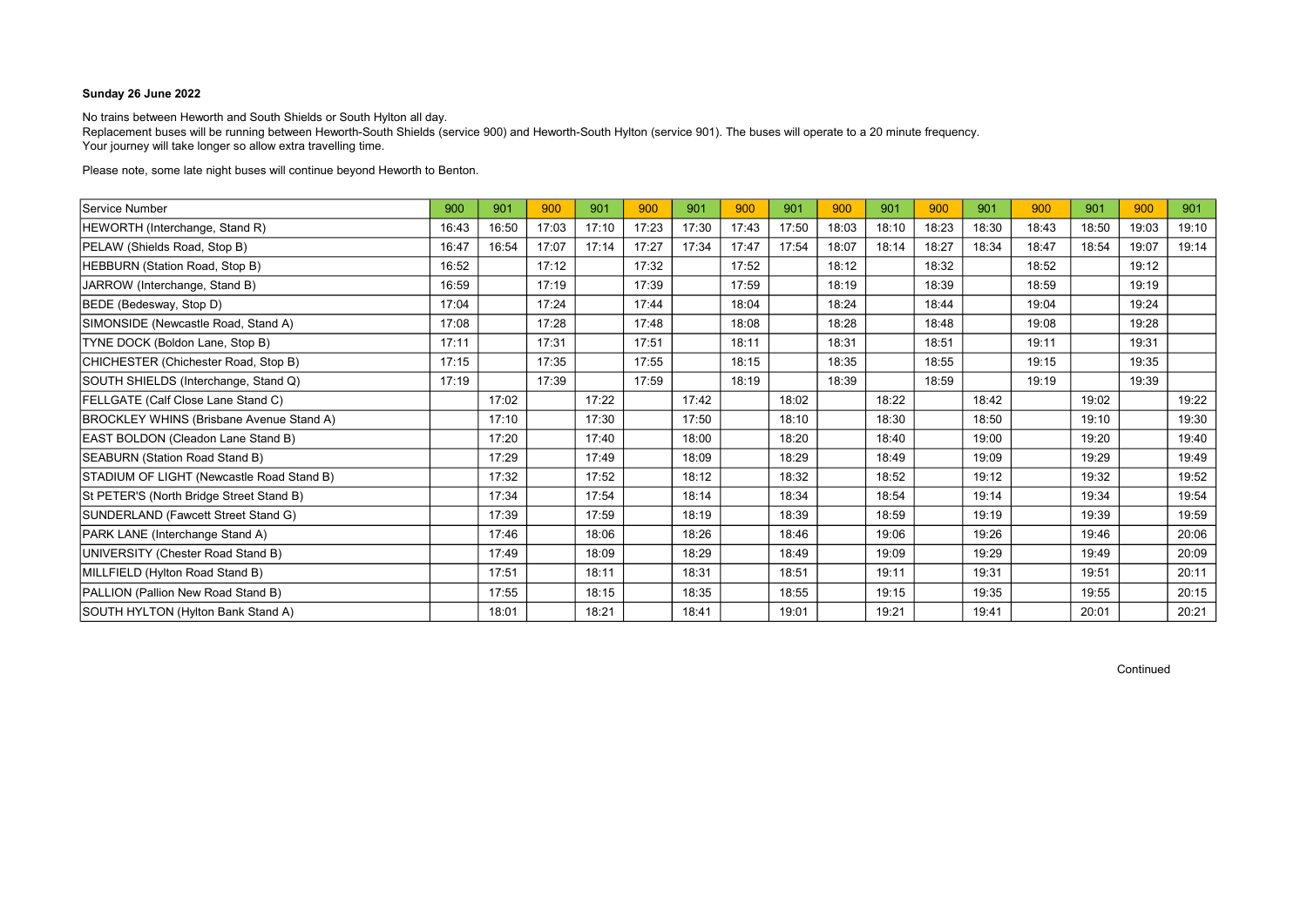No trains between Heworth and South Shields or South Hylton all day. Replacement buses will be running between Heworth-South Shields (service 900) and Heworth-South Hylton (service 901). The buses will operate to a 20 minute frequency. Your journey will take longer so allow extra travelling time.

Please note, some late night buses will continue beyond Heworth to Benton.

| Service Number                                  | 900   | 901   | 900   | 901   | 900   | 901   | 900   | 901   | 900   | 901   | 900   | 901   | 900   | 901   | 900   | 901   |
|-------------------------------------------------|-------|-------|-------|-------|-------|-------|-------|-------|-------|-------|-------|-------|-------|-------|-------|-------|
| HEWORTH (Interchange, Stand R)                  | 19:23 | 19:30 | 19:43 | 19:50 | 20:03 | 20:10 | 20:23 | 20:30 | 20:43 | 20:50 | 21:03 | 21:10 | 21:23 | 21:30 | 21:43 | 21:50 |
| PELAW (Shields Road, Stop B)                    | 19:27 | 19:34 | 19:47 | 19:54 | 20:07 | 20:14 | 20:27 | 20:34 | 20:47 | 20:54 | 21:07 | 21:14 | 21:27 | 21:34 | 21:47 | 21:54 |
| HEBBURN (Station Road, Stop B)                  | 19:32 |       | 19:52 |       | 20:12 |       | 20:32 |       | 20:52 |       | 21:12 |       | 21:32 |       | 21:52 |       |
| JARROW (Interchange, Stand B)                   | 19:39 |       | 19:59 |       | 20:19 |       | 20:39 |       | 20:59 |       | 21:19 |       | 21:39 |       | 21:59 |       |
| BEDE (Bedesway, Stop D)                         | 19:44 |       | 20:04 |       | 20:24 |       | 20:44 |       | 21:04 |       | 21:24 |       | 21:44 |       | 22:04 |       |
| SIMONSIDE (Newcastle Road, Stand A)             | 19:48 |       | 20:08 |       | 20:28 |       | 20:48 |       | 21:08 |       | 21:28 |       | 21:48 |       | 22:08 |       |
| TYNE DOCK (Boldon Lane, Stop B)                 | 19:51 |       | 20:11 |       | 20:31 |       | 20:51 |       | 21:11 |       | 21:31 |       | 21:51 |       | 22:11 |       |
| CHICHESTER (Chichester Road, Stop B)            | 19:55 |       | 20:15 |       | 20:35 |       | 20:55 |       | 21:15 |       | 21:35 |       | 21:55 |       | 22:15 |       |
| SOUTH SHIELDS (Interchange, Stand Q)            | 19:59 |       | 20:19 |       | 20:39 |       | 20:59 |       | 21:19 |       | 21:39 |       | 21:59 |       | 22:19 |       |
| FELLGATE (Calf Close Lane Stand C)              |       | 19:42 |       | 20:02 |       | 20:22 |       | 20:42 |       | 21:02 |       | 21:22 |       | 21:42 |       | 22:02 |
| <b>BROCKLEY WHINS (Brisbane Avenue Stand A)</b> |       | 19:50 |       | 20:10 |       | 20:30 |       | 20:50 |       | 21:10 |       | 21:30 |       | 21:50 |       | 22:10 |
| EAST BOLDON (Cleadon Lane Stand B)              |       | 20:00 |       | 20:20 |       | 20:40 |       | 21:00 |       | 21:20 |       | 21:40 |       | 22:00 |       | 22:20 |
| SEABURN (Station Road Stand B)                  |       | 20:09 |       | 20:29 |       | 20:49 |       | 21:09 |       | 21:29 |       | 21:49 |       | 22:09 |       | 22:29 |
| STADIUM OF LIGHT (Newcastle Road Stand B)       |       | 20:12 |       | 20:32 |       | 20:52 |       | 21:12 |       | 21:32 |       | 21:52 |       | 22:12 |       | 22:32 |
| St PETER'S (North Bridge Street Stand B)        |       | 20:14 |       | 20:34 |       | 20:54 |       | 21:14 |       | 21:34 |       | 21:54 |       | 22:14 |       | 22:34 |
| SUNDERLAND (Fawcett Street Stand G)             |       | 20:19 |       | 20:39 |       | 20:59 |       | 21:19 |       | 21:39 |       | 21:59 |       | 22:19 |       | 22:39 |
| PARK LANE (Interchange Stand A)                 |       | 20:26 |       | 20:46 |       | 21:06 |       | 21:26 |       | 21:46 |       | 22:06 |       | 22:26 |       | 22:46 |
| UNIVERSITY (Chester Road Stand B)               |       | 20:29 |       | 20:49 |       | 21:09 |       | 21:29 |       | 21:49 |       | 22:09 |       | 22:29 |       | 22:49 |
| MILLFIELD (Hylton Road Stand B)                 |       | 20:31 |       | 20:51 |       | 21:11 |       | 21:31 |       | 21:51 |       | 22:11 |       | 22:31 |       | 22:51 |
| PALLION (Pallion New Road Stand B)              |       | 20:35 |       | 20:55 |       | 21:15 |       | 21:35 |       | 21:55 |       | 22:15 |       | 22:35 |       | 22:55 |
| SOUTH HYLTON (Hylton Bank Stand A)              |       | 20:41 |       | 21:01 |       | 21:21 |       | 21:41 |       | 22:01 |       | 22:21 |       | 22:41 |       | 23:01 |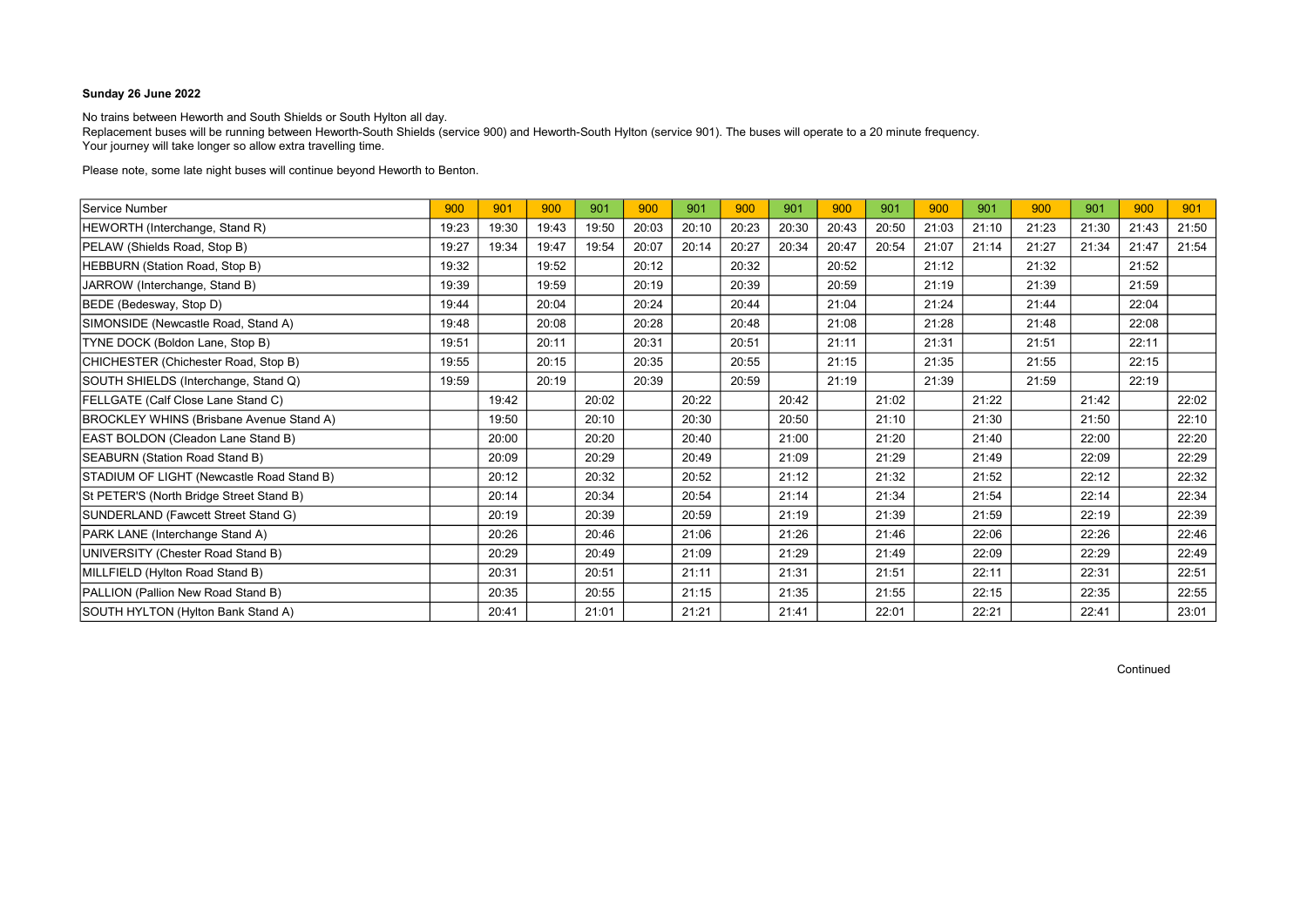No trains between Heworth and South Shields or South Hylton all day.

Replacement buses will be running between Heworth-South Shields (service 900) and Heworth-South Hylton (service 901). The buses will operate to a 20 minute frequency. Your journey will take longer so allow extra travelling time.

Please note, some late night buses will continue beyond Heworth to Benton.

| Service Number                                  | 900   | 901   | 900   | 901   | 900   | 901   | 900   | 901   | 900   | 901   | 900   | 900   |
|-------------------------------------------------|-------|-------|-------|-------|-------|-------|-------|-------|-------|-------|-------|-------|
| HEWORTH (Interchange, Stand R)                  | 22:03 | 22:10 | 22:23 | 22:30 | 22:43 | 22:50 | 23:03 | 23:10 | 23:24 | 23:31 | 23:39 | 23:57 |
| PELAW (Shields Road, Stop B)                    | 22:07 | 22:14 | 22:27 | 22:34 | 22:47 | 22:54 | 23:07 | 23:14 | 23:28 | 23:35 | 23:43 | 00:01 |
| HEBBURN (Station Road, Stop B)                  | 22:12 |       | 22:32 |       | 22:52 |       | 23:12 |       | 23:33 |       | 23:48 |       |
| JARROW (Interchange, Stand B)                   | 22:19 |       | 22:39 |       | 22:59 |       | 23:19 |       | 23:40 |       | 23:55 |       |
| BEDE (Bedesway, Stop D)                         | 22:24 |       | 22:44 |       | 23:04 |       | 23:24 |       | 23:45 |       | 00:00 |       |
| SIMONSIDE (Newcastle Road, Stand A)             | 22:28 |       | 22:48 |       | 23:08 |       | 23:28 |       | 23:49 |       | 00:04 |       |
| TYNE DOCK (Boldon Lane, Stop B)                 | 22:31 |       | 22:51 |       | 23:11 |       | 23:31 |       | 23:52 |       | 00:07 |       |
| CHICHESTER (Chichester Road, Stop B)            | 22:35 |       | 22:55 |       | 23:15 |       | 23:35 |       | 23:56 |       | 00:11 |       |
| SOUTH SHIELDS (Interchange, Stand Q)            | 22:39 |       | 22:59 |       | 23:19 |       | 23:39 |       | 00:00 |       | 00:15 |       |
| FELLGATE (Calf Close Lane Stand C)              |       | 22:22 |       | 22:42 |       | 23:02 |       | 23:22 |       | 23:43 |       |       |
| <b>BROCKLEY WHINS (Brisbane Avenue Stand A)</b> |       | 22:30 |       | 22:50 |       | 23:10 |       | 23:30 |       | 23:51 |       |       |
| EAST BOLDON (Cleadon Lane Stand B)              |       | 22:40 |       | 23:00 |       | 23:20 |       | 23:40 |       | 00:01 |       |       |
| SEABURN (Station Road Stand B)                  |       | 22:49 |       | 23:09 |       | 23:29 |       | 23:49 |       | 00:10 |       |       |
| STADIUM OF LIGHT (Newcastle Road Stand B)       |       | 22:52 |       | 23:12 |       | 23:32 |       | 23:52 |       | 00:13 |       |       |
| St PETER'S (North Bridge Street Stand B)        |       | 22:54 |       | 23:14 |       | 23:34 |       | 23:54 |       | 00:15 |       |       |
| SUNDERLAND (Fawcett Street Stand G)             |       | 22:59 |       | 23:19 |       | 23:39 |       | 23:59 |       | 00:20 |       |       |
| PARK LANE (Interchange Stand A)                 |       | 23:06 |       | 23:26 |       | 23:46 |       | 00:06 |       | 00:27 |       |       |
| UNIVERSITY (Chester Road Stand B)               |       | 23:09 |       | 23:29 |       | 23:49 |       | 00:09 |       | 00:30 |       |       |
| MILLFIELD (Hylton Road Stand B)                 |       | 23:11 |       | 23:31 |       | 23:51 |       | 00:11 |       | 00:32 |       |       |
| PALLION (Pallion New Road Stand B)              |       | 23:15 |       | 23:35 |       | 23:55 |       | 00:15 |       | 00:36 |       |       |
| SOUTH HYLTON (Hylton Bank Stand A)              |       | 23:21 |       | 23:41 |       | 00:01 |       | 00:21 |       | 00:42 |       |       |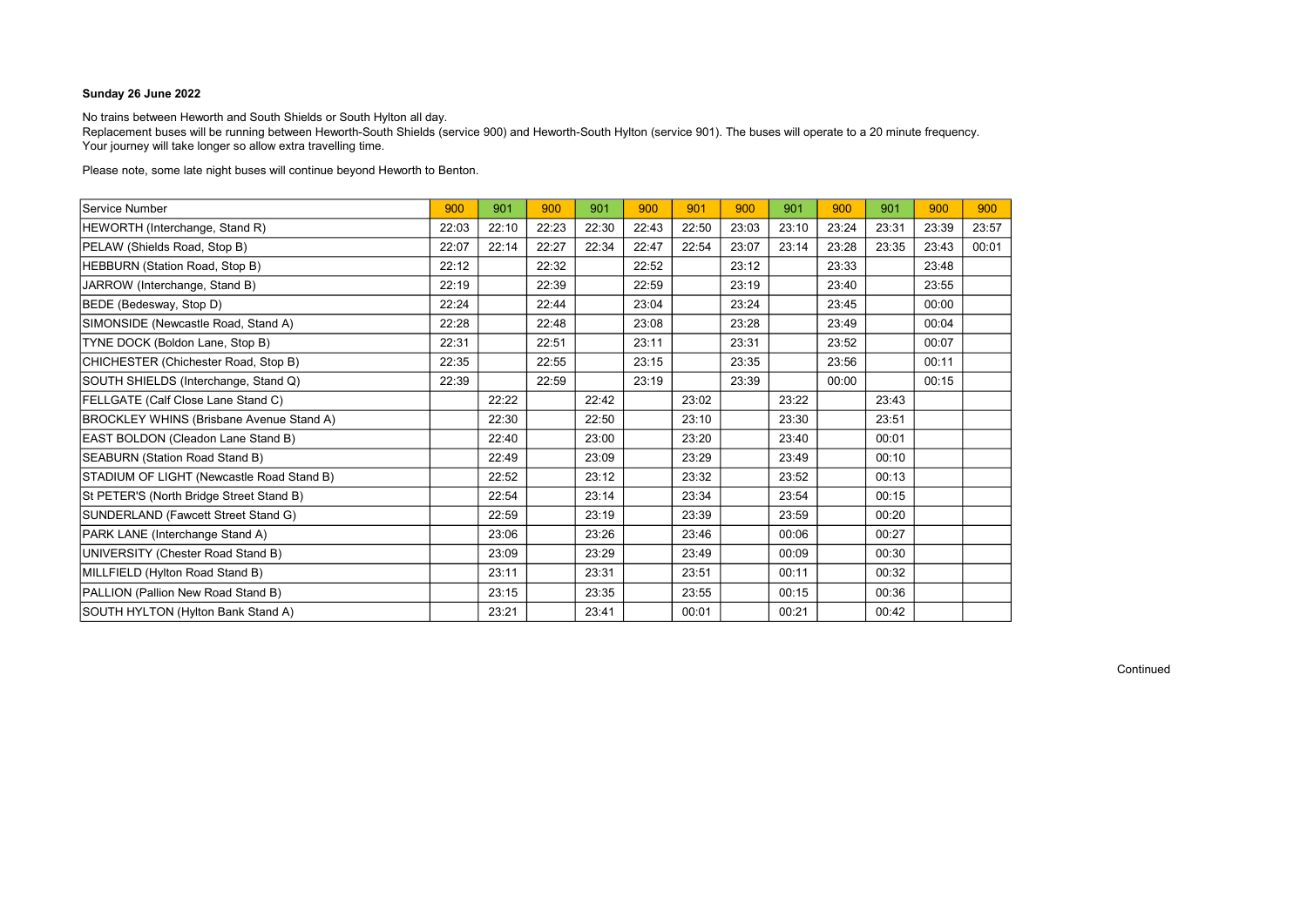No trains between Heworth and South Shields or South Hylton all day. Replacement buses will be running between Heworth-South Shields (service 900) and Heworth-South Hylton (service 901). The buses will operate to a 20 minute frequency. Your journey will take longer so allow extra travelling time.

Please note, some late night buses will continue beyond Heworth to Benton.

### South Hylton/South Shields - Heworth

| Service Number                                  | 900   | 900   | 900   | 901   | 900   | 901   | 900   | 901   | 900   | 901   | 900   | 901   | 900   | 901   | 900   | 901   |
|-------------------------------------------------|-------|-------|-------|-------|-------|-------|-------|-------|-------|-------|-------|-------|-------|-------|-------|-------|
| SOUTH HYLTON (Hylton Bank Stand A)              |       |       |       | 06:22 |       | 06:42 |       | 07:02 |       | 07:22 |       | 07:42 |       | 08:02 |       | 08:22 |
| PALLION (Pallion New Road Stand A)              |       |       |       | 06:28 |       | 06:48 |       | 07:08 |       | 07:28 |       | 07:48 |       | 08:08 |       | 08:28 |
| MILLFIELD (Hylton Road Stand A)                 |       |       |       | 06:32 |       | 06:52 |       | 07:12 |       | 07:32 |       | 07:52 |       | 08:12 |       | 08:32 |
| UNIVERSITY (Chester Road Stand A)               |       |       |       | 06:34 |       | 06:54 |       | 07:14 |       | 07:34 |       | 07:54 |       | 08:14 |       | 08:34 |
| PARK LANE (Interchange Stand A)                 |       |       |       | 06:39 |       | 06:59 |       | 07:19 |       | 07:39 |       | 07:59 |       | 08:19 |       | 08:39 |
| SUNDERLAND (Fawcett Street Stand E)             |       |       |       | 06:44 |       | 07:04 |       | 07:24 |       | 07:44 |       | 08:04 |       | 08:24 |       | 08:44 |
| St PETER'S (North Bridge Street Stand A)        |       |       |       | 06:47 |       | 07:07 |       | 07:27 |       | 07:47 |       | 08:07 |       | 08:27 |       | 08:47 |
| STADIUM OF LIGHT (Newcastle Road Stand A)       |       |       |       | 06:49 |       | 07:09 |       | 07:29 |       | 07:49 |       | 08:09 |       | 08:29 |       | 08:49 |
| SEABURN (Station Road Stand A)                  |       |       |       | 06:52 |       | 07:12 |       | 07:32 |       | 07:52 |       | 08:12 |       | 08:32 |       | 08:52 |
| EAST BOLDON (Cleadon Lane Stand A)              |       |       |       | 07:01 |       | 07:21 |       | 07:41 |       | 08:01 |       | 08:21 |       | 08:41 |       | 09:01 |
| <b>BROCKLEY WHINS (Brisbane Avenue Stand F)</b> |       |       |       | 07:11 |       | 07:31 |       | 07:51 |       | 08:11 |       | 08:31 |       | 08:51 |       | 09:11 |
| FELLGATE (Calf Close Lane Stand A)              |       |       |       | 07:18 |       | 07:38 |       | 07:58 |       | 08:18 |       | 08:38 |       | 08:58 |       | 09:18 |
| SOUTH SHIELDS (Interchange, Stand Q)            |       |       | 06:37 |       | 06:57 |       | 07:17 |       | 07:37 |       | 07:57 |       | 08:17 |       | 08:37 |       |
| CHICHESTER (Chichester Road, Stop A)            |       |       | 06:43 |       | 07:03 |       | 07:23 |       | 07:43 |       | 08:03 |       | 08:23 |       | 08:43 |       |
| TYNE DOCK (Boldon Lane, Stop A)                 |       |       | 06:47 |       | 07:07 |       | 07:27 |       | 07:47 |       | 08:07 |       | 08:27 |       | 08:47 |       |
| SIMONSIDE (Newcastle Road, Stand A)             |       |       | 06:50 |       | 07:10 |       | 07:30 |       | 07:50 |       | 08:10 |       | 08:30 |       | 08:50 |       |
| BEDE (Bedesway, Stop E)                         |       |       | 06:54 |       | 07:14 |       | 07:34 |       | 07:54 |       | 08:14 |       | 08:34 |       | 08:54 |       |
| JARROW (Interchange Stand D)                    |       |       | 06:59 |       | 07:19 |       | 07:39 |       | 07:59 |       | 08:19 |       | 08:39 |       | 08:59 |       |
| HEBBURN (Station Road, Stop A)                  |       |       | 07:06 |       | 07:26 |       | 07:46 |       | 08:06 |       | 08:26 |       | 08:46 |       | 09:06 |       |
| PELAW (Shields Road, Stop A)                    | 06:26 | 06:47 | 07:11 | 07:26 | 07:31 | 07:46 | 07:51 | 08:06 | 08:11 | 08:26 | 08:31 | 08:46 | 08:51 | 09:06 | 09:11 | 09:26 |
| HEWORTH (Interchange, Stand X)                  | 06:31 | 06:52 | 07:16 | 07:31 | 07:36 | 07:51 | 07:56 | 08:11 | 08:16 | 08:31 | 08:36 | 08:51 | 08:56 | 09:11 | 09:16 | 09:31 |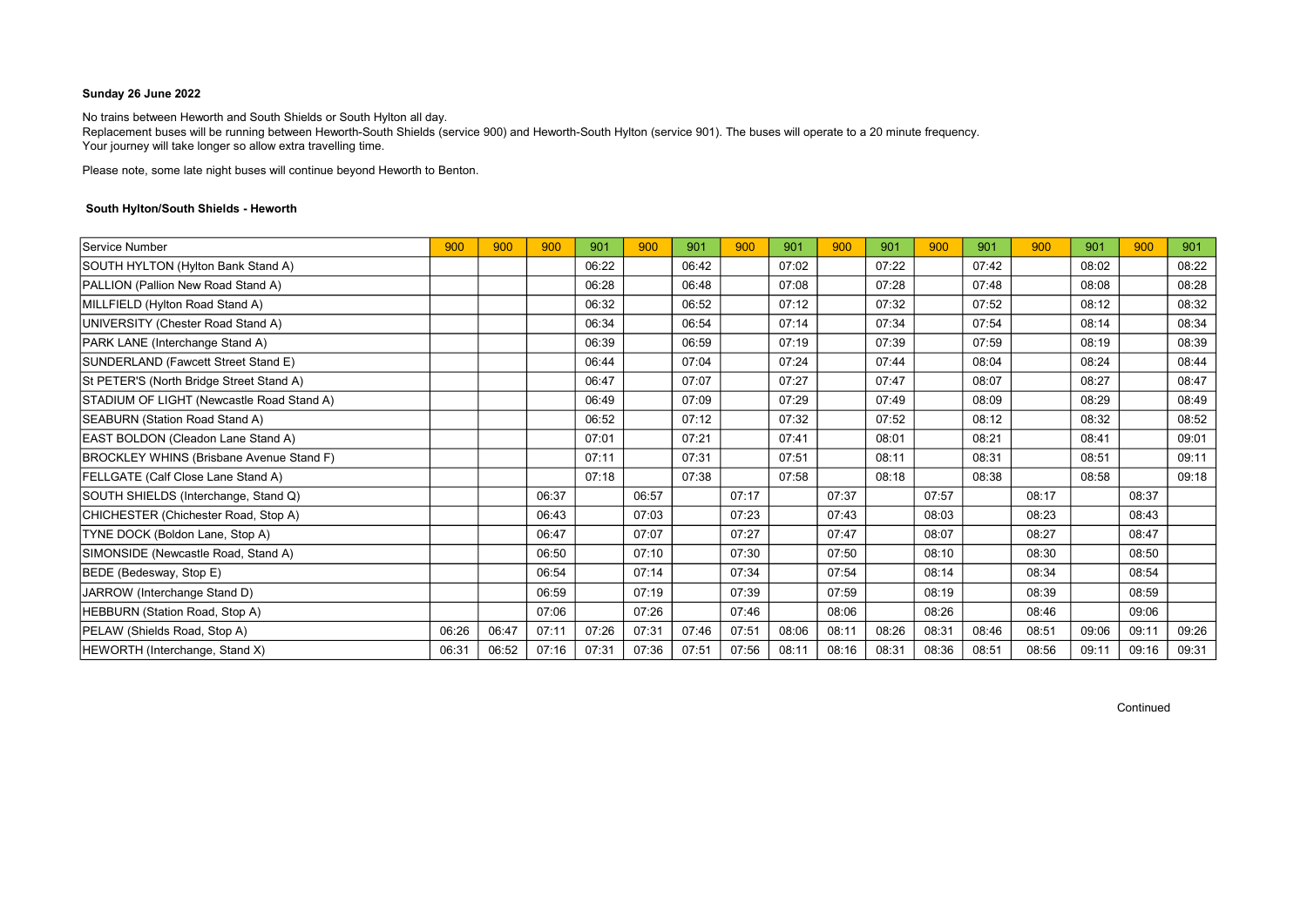No trains between Heworth and South Shields or South Hylton all day. Replacement buses will be running between Heworth-South Shields (service 900) and Heworth-South Hylton (service 901). The buses will operate to a 20 minute frequency. Your journey will take longer so allow extra travelling time.

Please note, some late night buses will continue beyond Heworth to Benton.

| Service Number                            | 900   | 901   | 900   | 901   | 900   | 901   | 900   | 901   | 900   | 901   | 900   | 901   | 900   | 901   | 900   | 901   |
|-------------------------------------------|-------|-------|-------|-------|-------|-------|-------|-------|-------|-------|-------|-------|-------|-------|-------|-------|
| SOUTH HYLTON (Hylton Bank Stand A)        |       | 08:42 |       | 09:02 |       | 09:22 |       | 09:42 |       | 10:02 |       | 10:22 |       | 10:42 |       | 11:02 |
| PALLION (Pallion New Road Stand A)        |       | 08:48 |       | 09:08 |       | 09:28 |       | 09:48 |       | 10:08 |       | 10:28 |       | 10:48 |       | 11:08 |
| MILLFIELD (Hylton Road Stand A)           |       | 08:52 |       | 09:12 |       | 09:32 |       | 09:52 |       | 10:12 |       | 10:32 |       | 10:52 |       | 11:12 |
| UNIVERSITY (Chester Road Stand A)         |       | 08:54 |       | 09:14 |       | 09:34 |       | 09:54 |       | 10:14 |       | 10:34 |       | 10:54 |       | 11:14 |
| PARK LANE (Interchange Stand A)           |       | 08:59 |       | 09:19 |       | 09:39 |       | 09:59 |       | 10:19 |       | 10:39 |       | 10:59 |       | 11:19 |
| SUNDERLAND (Fawcett Street Stand E)       |       | 09:04 |       | 09:24 |       | 09:44 |       | 10:04 |       | 10:24 |       | 10:44 |       | 11:04 |       | 11:24 |
| St PETER'S (North Bridge Street Stand A)  |       | 09:07 |       | 09:27 |       | 09:47 |       | 10:07 |       | 10:27 |       | 10:47 |       | 11:07 |       | 11:27 |
| STADIUM OF LIGHT (Newcastle Road Stand A) |       | 09:09 |       | 09:29 |       | 09:49 |       | 10:09 |       | 10:29 |       | 10:49 |       | 11:09 |       | 11:29 |
| SEABURN (Station Road Stand A)            |       | 09:12 |       | 09:32 |       | 09:52 |       | 10:12 |       | 10:32 |       | 10:52 |       | 11:12 |       | 11:32 |
| EAST BOLDON (Cleadon Lane Stand A)        |       | 09:21 |       | 09:41 |       | 10:01 |       | 10:21 |       | 10:41 |       | 11:01 |       | 11:21 |       | 11:41 |
| BROCKLEY WHINS (Brisbane Avenue Stand F)  |       | 09:31 |       | 09:51 |       | 10:11 |       | 10:31 |       | 10:51 |       | 11:11 |       | 11:31 |       | 11:51 |
| FELLGATE (Calf Close Lane Stand A)        |       | 09:38 |       | 09:58 |       | 10:18 |       | 10:38 |       | 10:58 |       | 11:18 |       | 11:38 |       | 11:58 |
| SOUTH SHIELDS (Interchange, Stand Q)      | 08:57 |       | 09:17 |       | 09:37 |       | 09:57 |       | 10:17 |       | 10:37 |       | 10:57 |       | 11:17 |       |
| CHICHESTER (Chichester Road, Stop A)      | 09:03 |       | 09:23 |       | 09:43 |       | 10:03 |       | 10:23 |       | 10:43 |       | 11:03 |       | 11:23 |       |
| TYNE DOCK (Boldon Lane, Stop A)           | 09:07 |       | 09:27 |       | 09:47 |       | 10:07 |       | 10:27 |       | 10:47 |       | 11:07 |       | 11:27 |       |
| SIMONSIDE (Newcastle Road, Stand A)       | 09:10 |       | 09:30 |       | 09:50 |       | 10:10 |       | 10:30 |       | 10:50 |       | 11:10 |       | 11:30 |       |
| BEDE (Bedesway, Stop E)                   | 09:14 |       | 09:34 |       | 09:54 |       | 10:14 |       | 10:34 |       | 10:54 |       | 11:14 |       | 11:34 |       |
| JARROW (Interchange Stand D)              | 09:19 |       | 09:39 |       | 09:59 |       | 10:19 |       | 10:39 |       | 10:59 |       | 11:19 |       | 11:39 |       |
| HEBBURN (Station Road, Stop A)            | 09:26 |       | 09:46 |       | 10:06 |       | 10:26 |       | 10:46 |       | 11:06 |       | 11:26 |       | 11:46 |       |
| PELAW (Shields Road, Stop A)              | 09:31 | 09:46 | 09:51 | 10:06 | 10:11 | 10:26 | 10:31 | 10:46 | 10:51 | 11:06 | 11:11 | 11:26 | 11:31 | 11:46 | 11:51 | 12:06 |
| HEWORTH (Interchange, Stand X)            | 09:36 | 09:51 | 09:56 | 10:11 | 10:16 | 10:31 | 10:36 | 10:51 | 10:56 | 11:11 | 11:16 | 11:31 | 11:36 | 11:51 | 11:56 | 12:11 |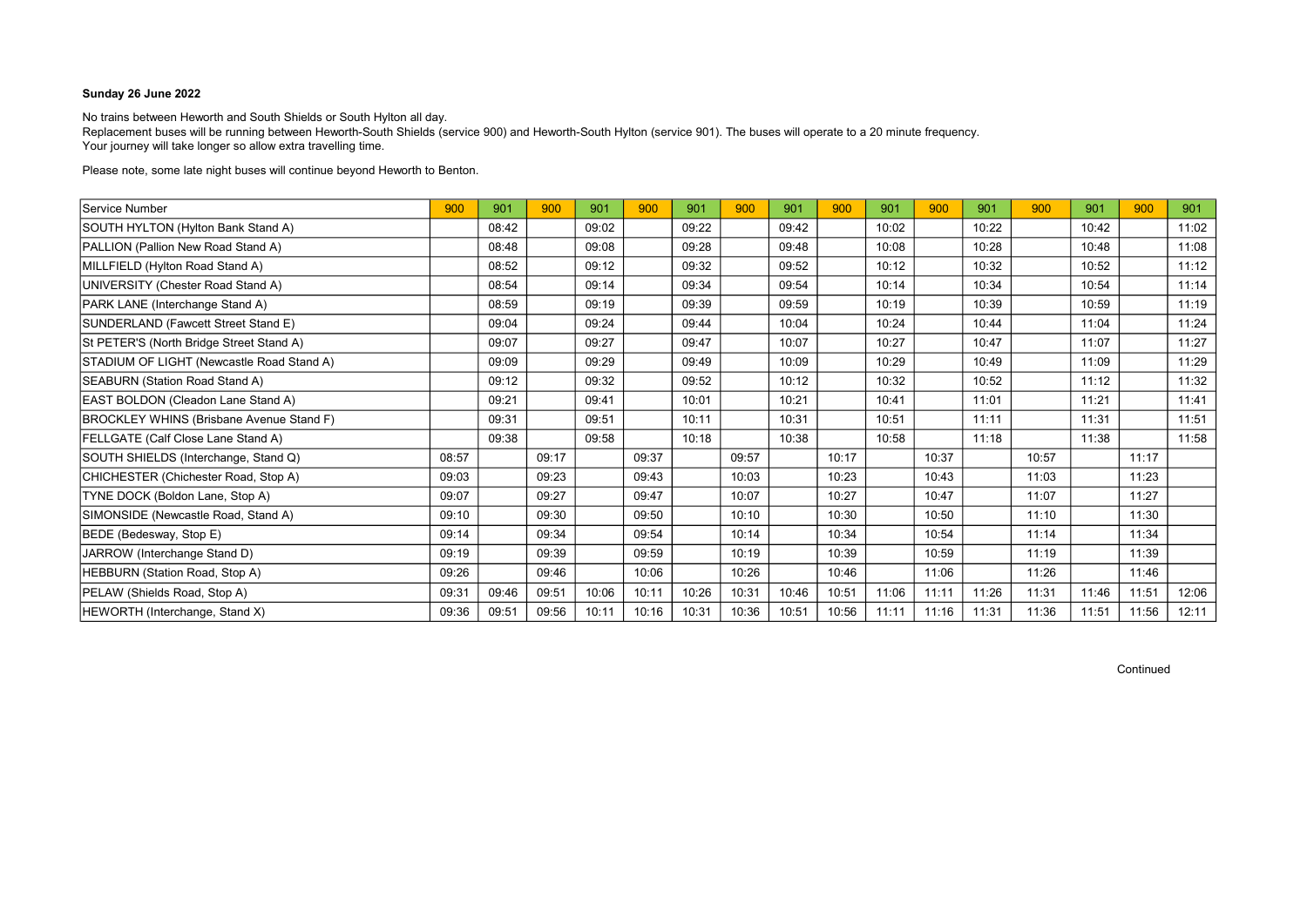No trains between Heworth and South Shields or South Hylton all day. Replacement buses will be running between Heworth-South Shields (service 900) and Heworth-South Hylton (service 901). The buses will operate to a 20 minute frequency. Your journey will take longer so allow extra travelling time.

Please note, some late night buses will continue beyond Heworth to Benton.

| Service Number                                  | 900   | 901   | 900   | 901   | 900   | 901   | 900   | 901   | 900   | 901   | 900   | 901   | 900   | 901   | 900   | 901   |
|-------------------------------------------------|-------|-------|-------|-------|-------|-------|-------|-------|-------|-------|-------|-------|-------|-------|-------|-------|
| SOUTH HYLTON (Hylton Bank Stand A)              |       | 11:22 |       | 11:42 |       | 12:02 |       | 12:22 |       | 12:42 |       | 13:02 |       | 13:22 |       | 13:42 |
| PALLION (Pallion New Road Stand A)              |       | 11:28 |       | 11:48 |       | 12:08 |       | 12:28 |       | 12:48 |       | 13:08 |       | 13:28 |       | 13:48 |
| MILLFIELD (Hylton Road Stand A)                 |       | 11:32 |       | 11:52 |       | 12:12 |       | 12:32 |       | 12:52 |       | 13:12 |       | 13:32 |       | 13:52 |
| UNIVERSITY (Chester Road Stand A)               |       | 11:34 |       | 11:54 |       | 12:14 |       | 12:34 |       | 12:54 |       | 13:14 |       | 13:34 |       | 13:54 |
| PARK LANE (Interchange Stand A)                 |       | 11:39 |       | 11:59 |       | 12:19 |       | 12:39 |       | 12:59 |       | 13:19 |       | 13:39 |       | 13:59 |
| SUNDERLAND (Fawcett Street Stand E)             |       | 11:44 |       | 12:04 |       | 12:24 |       | 12:44 |       | 13:04 |       | 13:24 |       | 13:44 |       | 14:04 |
| St PETER'S (North Bridge Street Stand A)        |       | 11:47 |       | 12:07 |       | 12:27 |       | 12:47 |       | 13:07 |       | 13:27 |       | 13:47 |       | 14:07 |
| STADIUM OF LIGHT (Newcastle Road Stand A)       |       | 11:49 |       | 12:09 |       | 12:29 |       | 12:49 |       | 13:09 |       | 13:29 |       | 13:49 |       | 14:09 |
| SEABURN (Station Road Stand A)                  |       | 11:52 |       | 12:12 |       | 12:32 |       | 12:52 |       | 13:12 |       | 13:32 |       | 13:52 |       | 14:12 |
| EAST BOLDON (Cleadon Lane Stand A)              |       | 12:01 |       | 12:21 |       | 12:41 |       | 13:01 |       | 13:21 |       | 13:41 |       | 14:01 |       | 14:21 |
| <b>BROCKLEY WHINS (Brisbane Avenue Stand F)</b> |       | 12:11 |       | 12:31 |       | 12:51 |       | 13:11 |       | 13:31 |       | 13:51 |       | 14:11 |       | 14:31 |
| FELLGATE (Calf Close Lane Stand A)              |       | 12:18 |       | 12:38 |       | 12:58 |       | 13:18 |       | 13:38 |       | 13:58 |       | 14:18 |       | 14:38 |
| SOUTH SHIELDS (Interchange, Stand Q)            | 11:37 |       | 11:57 |       | 12:17 |       | 12:37 |       | 12:57 |       | 13:17 |       | 13:37 |       | 13:57 |       |
| CHICHESTER (Chichester Road, Stop A)            | 11:43 |       | 12:03 |       | 12:23 |       | 12:43 |       | 13:03 |       | 13:23 |       | 13:43 |       | 14:03 |       |
| TYNE DOCK (Boldon Lane, Stop A)                 | 11:47 |       | 12:07 |       | 12:27 |       | 12:47 |       | 13:07 |       | 13:27 |       | 13:47 |       | 14:07 |       |
| SIMONSIDE (Newcastle Road, Stand A)             | 11:50 |       | 12:10 |       | 12:30 |       | 12:50 |       | 13:10 |       | 13:30 |       | 13:50 |       | 14:10 |       |
| BEDE (Bedesway, Stop E)                         | 11:54 |       | 12:14 |       | 12:34 |       | 12:54 |       | 13:14 |       | 13:34 |       | 13:54 |       | 14:14 |       |
| JARROW (Interchange Stand D)                    | 11:59 |       | 12:19 |       | 12:39 |       | 12:59 |       | 13:19 |       | 13:39 |       | 13:59 |       | 14:19 |       |
| HEBBURN (Station Road, Stop A)                  | 12:06 |       | 12:26 |       | 12:46 |       | 13:06 |       | 13:26 |       | 13:46 |       | 14:06 |       | 14:26 |       |
| PELAW (Shields Road, Stop A)                    | 12:11 | 12:26 | 12:31 | 12:46 | 12:51 | 13:06 | 13:11 | 13:26 | 13:31 | 13:46 | 13:51 | 14:06 | 14:11 | 14:26 | 14:31 | 14:46 |
| HEWORTH (Interchange, Stand X)                  | 12:16 | 12:31 | 12:36 | 12:51 | 12:56 | 13:11 | 13:16 | 13:31 | 13:36 | 13:51 | 13:56 | 14:11 | 14:16 | 14:31 | 14:36 | 14:51 |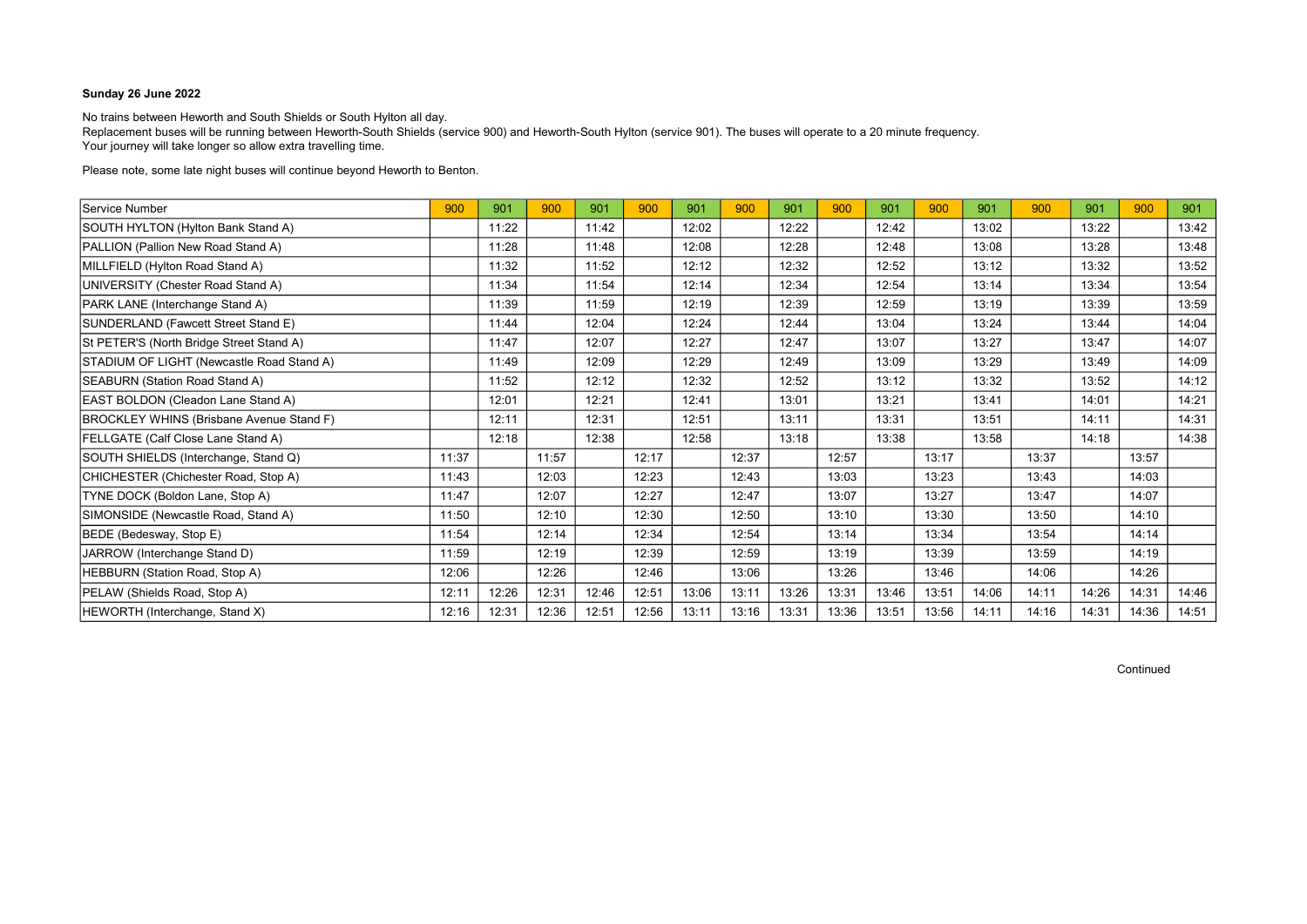No trains between Heworth and South Shields or South Hylton all day. Replacement buses will be running between Heworth-South Shields (service 900) and Heworth-South Hylton (service 901). The buses will operate to a 20 minute frequency. Your journey will take longer so allow extra travelling time.

Please note, some late night buses will continue beyond Heworth to Benton.

| Service Number                                  | 900   | 901   | 900   | 901   | 900   | 901   | 900   | 901   | 900   | 901   | 900   | 901   | 900   | 901   | 900   | 901   |
|-------------------------------------------------|-------|-------|-------|-------|-------|-------|-------|-------|-------|-------|-------|-------|-------|-------|-------|-------|
| SOUTH HYLTON (Hylton Bank Stand A)              |       | 14:02 |       | 14:22 |       | 14:42 |       | 15:02 |       | 15:22 |       | 15:42 |       | 16:02 |       | 16:22 |
| PALLION (Pallion New Road Stand A)              |       | 14:08 |       | 14:28 |       | 14:48 |       | 15:08 |       | 15:28 |       | 15:48 |       | 16:08 |       | 16:28 |
| MILLFIELD (Hylton Road Stand A)                 |       | 14:12 |       | 14:32 |       | 14:52 |       | 15:12 |       | 15:32 |       | 15:52 |       | 16:12 |       | 16:32 |
| UNIVERSITY (Chester Road Stand A)               |       | 14:14 |       | 14:34 |       | 14:54 |       | 15:14 |       | 15:34 |       | 15:54 |       | 16:14 |       | 16:34 |
| PARK LANE (Interchange Stand A)                 |       | 14:19 |       | 14:39 |       | 14:59 |       | 15:19 |       | 15:39 |       | 15:59 |       | 16:19 |       | 16:39 |
| SUNDERLAND (Fawcett Street Stand E)             |       | 14:24 |       | 14:44 |       | 15:04 |       | 15:24 |       | 15:44 |       | 16:04 |       | 16:24 |       | 16:44 |
| St PETER'S (North Bridge Street Stand A)        |       | 14:27 |       | 14:47 |       | 15:07 |       | 15:27 |       | 15:47 |       | 16:07 |       | 16:27 |       | 16:47 |
| STADIUM OF LIGHT (Newcastle Road Stand A)       |       | 14:29 |       | 14:49 |       | 15:09 |       | 15:29 |       | 15:49 |       | 16:09 |       | 16:29 |       | 16:49 |
| SEABURN (Station Road Stand A)                  |       | 14:32 |       | 14:52 |       | 15:12 |       | 15:32 |       | 15:52 |       | 16:12 |       | 16:32 |       | 16:52 |
| EAST BOLDON (Cleadon Lane Stand A)              |       | 14:41 |       | 15:01 |       | 15:21 |       | 15:41 |       | 16:01 |       | 16:21 |       | 16:41 |       | 17:01 |
| <b>BROCKLEY WHINS (Brisbane Avenue Stand F)</b> |       | 14:51 |       | 15:11 |       | 15:31 |       | 15:51 |       | 16:11 |       | 16:31 |       | 16:51 |       | 17:11 |
| FELLGATE (Calf Close Lane Stand A)              |       | 14:58 |       | 15:18 |       | 15:38 |       | 15:58 |       | 16:18 |       | 16:38 |       | 16:58 |       | 17:18 |
| SOUTH SHIELDS (Interchange, Stand Q)            | 14:17 |       | 14:37 |       | 14:57 |       | 15:17 |       | 15:37 |       | 15:57 |       | 16:17 |       | 16:37 |       |
| CHICHESTER (Chichester Road, Stop A)            | 14:23 |       | 14:43 |       | 15:03 |       | 15:23 |       | 15:43 |       | 16:03 |       | 16:23 |       | 16:43 |       |
| TYNE DOCK (Boldon Lane, Stop A)                 | 14:27 |       | 14:47 |       | 15:07 |       | 15:27 |       | 15:47 |       | 16:07 |       | 16:27 |       | 16:47 |       |
| SIMONSIDE (Newcastle Road, Stand A)             | 14:30 |       | 14:50 |       | 15:10 |       | 15:30 |       | 15:50 |       | 16:10 |       | 16:30 |       | 16:50 |       |
| BEDE (Bedesway, Stop E)                         | 14:34 |       | 14:54 |       | 15:14 |       | 15:34 |       | 15:54 |       | 16:14 |       | 16:34 |       | 16:54 |       |
| JARROW (Interchange Stand D)                    | 14:39 |       | 14:59 |       | 15:19 |       | 15:39 |       | 15:59 |       | 16:19 |       | 16:39 |       | 16:59 |       |
| HEBBURN (Station Road, Stop A)                  | 14:46 |       | 15:06 |       | 15:26 |       | 15:46 |       | 16:06 |       | 16:26 |       | 16:46 |       | 17:06 |       |
| PELAW (Shields Road, Stop A)                    | 14:51 | 15:06 | 15:11 | 15:26 | 15:31 | 15:46 | 15:51 | 16:06 | 16:11 | 16:26 | 16:31 | 16:46 | 16:51 | 17:06 | 17:11 | 17:26 |
| HEWORTH (Interchange, Stand X)                  | 14:56 | 15:11 | 15:16 | 15:31 | 15:36 | 15:51 | 15:56 | 16:11 | 16:16 | 16:31 | 16:36 | 16:51 | 16:56 | 17:11 | 17:16 | 17:31 |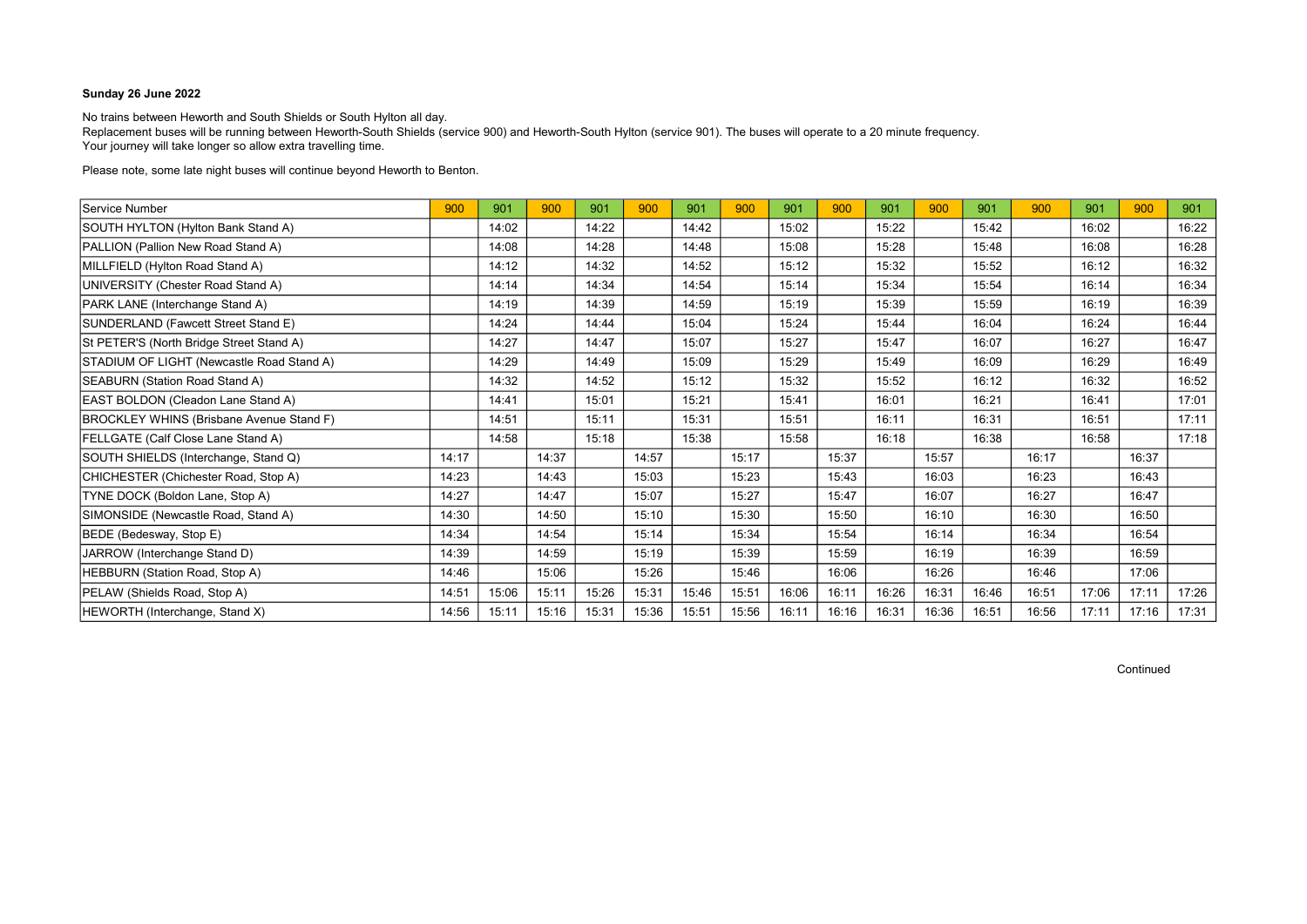No trains between Heworth and South Shields or South Hylton all day. Replacement buses will be running between Heworth-South Shields (service 900) and Heworth-South Hylton (service 901). The buses will operate to a 20 minute frequency. Your journey will take longer so allow extra travelling time.

Please note, some late night buses will continue beyond Heworth to Benton.

| Service Number                                  | 900   | 901   | 900   | 901   | 900   | 901   | 900   | 901   | 900   | 901   | 900   | 901   | 900   | 901   | 900   | 901   |
|-------------------------------------------------|-------|-------|-------|-------|-------|-------|-------|-------|-------|-------|-------|-------|-------|-------|-------|-------|
| SOUTH HYLTON (Hylton Bank Stand A)              |       | 16:42 |       | 17:02 |       | 17:22 |       | 17:42 |       | 18:02 |       | 18:22 |       | 18:42 |       | 19:02 |
| PALLION (Pallion New Road Stand A)              |       | 16:48 |       | 17:08 |       | 17:28 |       | 17:48 |       | 18:08 |       | 18:28 |       | 18:48 |       | 19:08 |
| MILLFIELD (Hylton Road Stand A)                 |       | 16:52 |       | 17:12 |       | 17:32 |       | 17:52 |       | 18:12 |       | 18:32 |       | 18:52 |       | 19:12 |
| UNIVERSITY (Chester Road Stand A)               |       | 16:54 |       | 17:14 |       | 17:34 |       | 17:54 |       | 18:14 |       | 18:34 |       | 18:54 |       | 19:14 |
| PARK LANE (Interchange Stand A)                 |       | 16:59 |       | 17:19 |       | 17:39 |       | 17:59 |       | 18:19 |       | 18:39 |       | 18:59 |       | 19:19 |
| SUNDERLAND (Fawcett Street Stand E)             |       | 17:04 |       | 17:24 |       | 17:44 |       | 18:04 |       | 18:24 |       | 18:44 |       | 19:04 |       | 19:24 |
| St PETER'S (North Bridge Street Stand A)        |       | 17:07 |       | 17:27 |       | 17:47 |       | 18:07 |       | 18:27 |       | 18:47 |       | 19:07 |       | 19:27 |
| STADIUM OF LIGHT (Newcastle Road Stand A)       |       | 17:09 |       | 17:29 |       | 17:49 |       | 18:09 |       | 18:29 |       | 18:49 |       | 19:09 |       | 19:29 |
| SEABURN (Station Road Stand A)                  |       | 17:12 |       | 17:32 |       | 17:52 |       | 18:12 |       | 18:32 |       | 18:52 |       | 19:12 |       | 19:32 |
| EAST BOLDON (Cleadon Lane Stand A)              |       | 17:21 |       | 17:41 |       | 18:01 |       | 18:21 |       | 18:41 |       | 19:01 |       | 19:21 |       | 19:41 |
| <b>BROCKLEY WHINS (Brisbane Avenue Stand F)</b> |       | 17:31 |       | 17:51 |       | 18:11 |       | 18:31 |       | 18:51 |       | 19:11 |       | 19:31 |       | 19:51 |
| FELLGATE (Calf Close Lane Stand A)              |       | 17:38 |       | 17:58 |       | 18:18 |       | 18:38 |       | 18:58 |       | 19:18 |       | 19:38 |       | 19:58 |
| SOUTH SHIELDS (Interchange, Stand Q)            | 16:57 |       | 17:17 |       | 17:37 |       | 17:57 |       | 18:17 |       | 18:37 |       | 18:57 |       | 19:17 |       |
| CHICHESTER (Chichester Road, Stop A)            | 17:03 |       | 17:23 |       | 17:43 |       | 18:03 |       | 18:23 |       | 18:43 |       | 19:03 |       | 19:23 |       |
| TYNE DOCK (Boldon Lane, Stop A)                 | 17:07 |       | 17:27 |       | 17:47 |       | 18:07 |       | 18:27 |       | 18:47 |       | 19:07 |       | 19:27 |       |
| SIMONSIDE (Newcastle Road, Stand A)             | 17:10 |       | 17:30 |       | 17:50 |       | 18:10 |       | 18:30 |       | 18:50 |       | 19:10 |       | 19:30 |       |
| BEDE (Bedesway, Stop E)                         | 17:14 |       | 17:34 |       | 17:54 |       | 18:14 |       | 18:34 |       | 18:54 |       | 19:14 |       | 19:34 |       |
| JARROW (Interchange Stand D)                    | 17:19 |       | 17:39 |       | 17:59 |       | 18:19 |       | 18:39 |       | 18:59 |       | 19:19 |       | 19:39 |       |
| HEBBURN (Station Road, Stop A)                  | 17:26 |       | 17:46 |       | 18:06 |       | 18:26 |       | 18:46 |       | 19:06 |       | 19:26 |       | 19:46 |       |
| PELAW (Shields Road, Stop A)                    | 17:31 | 17:46 | 17:51 | 18:06 | 18:11 | 18:26 | 18:31 | 18:46 | 18:51 | 19:06 | 19:11 | 19:26 | 19:31 | 19:46 | 19:51 | 20:06 |
| HEWORTH (Interchange, Stand X)                  | 17:36 | 17:51 | 17:56 | 18:11 | 18:16 | 18:31 | 18:36 | 18:51 | 18:56 | 19:11 | 19:16 | 19:31 | 19:36 | 19:51 | 19:56 | 20:11 |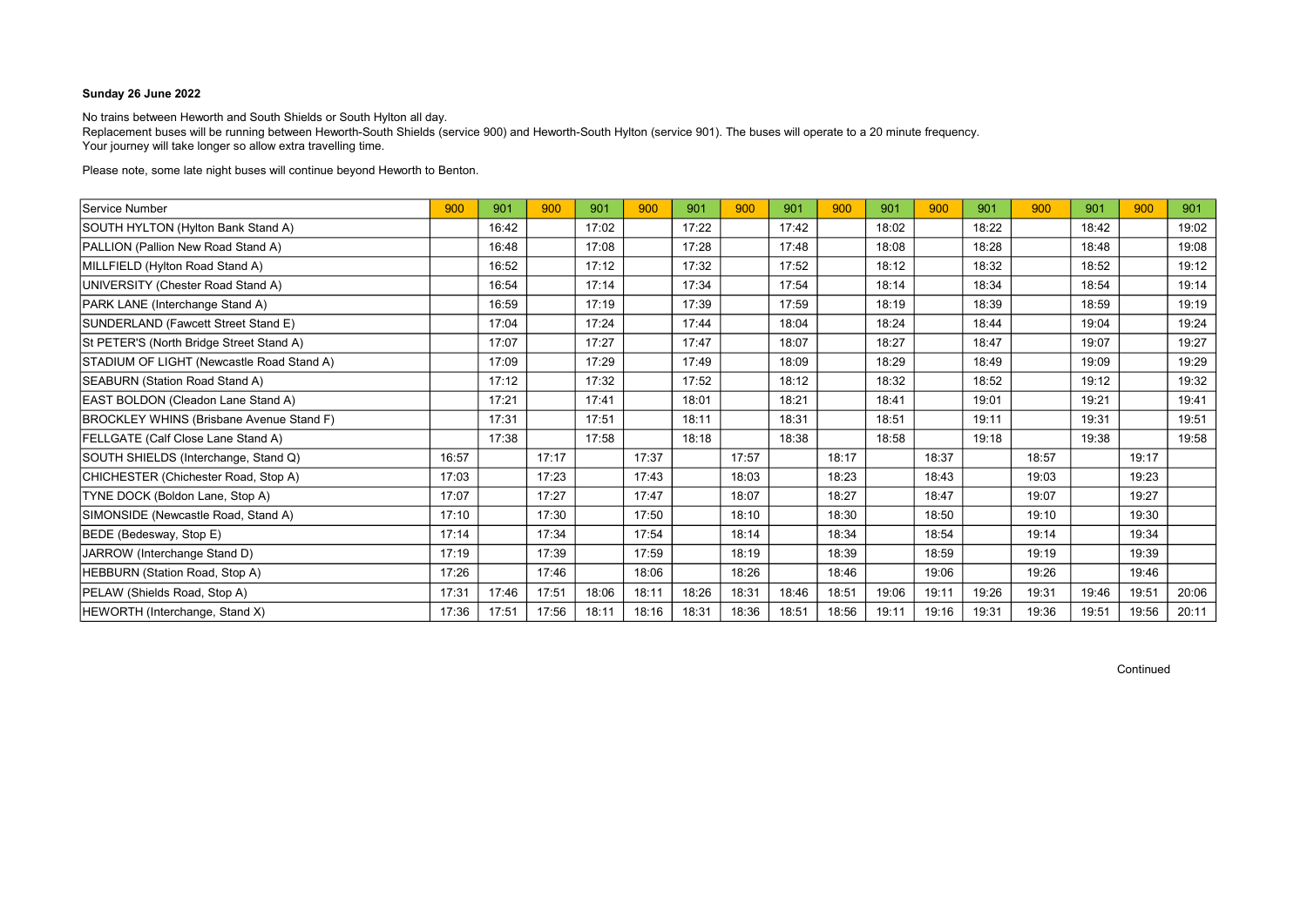No trains between Heworth and South Shields or South Hylton all day. Replacement buses will be running between Heworth-South Shields (service 900) and Heworth-South Hylton (service 901). The buses will operate to a 20 minute frequency. Your journey will take longer so allow extra travelling time.

Please note, some late night buses will continue beyond Heworth to Benton.

| Service Number                            | 900   | 901   | 900   | 901   | 900   | 901   | 900   | 901   | 900   | 901   | 900   | 901   | 900   | 901   | 900   | 901   |
|-------------------------------------------|-------|-------|-------|-------|-------|-------|-------|-------|-------|-------|-------|-------|-------|-------|-------|-------|
| SOUTH HYLTON (Hylton Bank Stand A)        |       | 19:22 |       | 19:42 |       | 20:02 |       | 20:22 |       | 20:42 |       | 21:02 |       | 21:22 |       | 21:42 |
| PALLION (Pallion New Road Stand A)        |       | 19:28 |       | 19:48 |       | 20:08 |       | 20:28 |       | 20:48 |       | 21:08 |       | 21:28 |       | 21:48 |
| MILLFIELD (Hylton Road Stand A)           |       | 19:32 |       | 19:52 |       | 20:12 |       | 20:32 |       | 20:52 |       | 21:12 |       | 21:32 |       | 21:52 |
| UNIVERSITY (Chester Road Stand A)         |       | 19:34 |       | 19:54 |       | 20:14 |       | 20:34 |       | 20:54 |       | 21:14 |       | 21:34 |       | 21:54 |
| PARK LANE (Interchange Stand A)           |       | 19:39 |       | 19:59 |       | 20:19 |       | 20:39 |       | 20:59 |       | 21:19 |       | 21:39 |       | 21:59 |
| SUNDERLAND (Fawcett Street Stand E)       |       | 19:44 |       | 20:04 |       | 20:24 |       | 20:44 |       | 21:04 |       | 21:24 |       | 21:44 |       | 22:04 |
| St PETER'S (North Bridge Street Stand A)  |       | 19:47 |       | 20:07 |       | 20:27 |       | 20:47 |       | 21:07 |       | 21:27 |       | 21:47 |       | 22:07 |
| STADIUM OF LIGHT (Newcastle Road Stand A) |       | 19:49 |       | 20:09 |       | 20:29 |       | 20:49 |       | 21:09 |       | 21:29 |       | 21:49 |       | 22:09 |
| SEABURN (Station Road Stand A)            |       | 19:52 |       | 20:12 |       | 20:32 |       | 20:52 |       | 21:12 |       | 21:32 |       | 21:52 |       | 22:12 |
| EAST BOLDON (Cleadon Lane Stand A)        |       | 20:01 |       | 20:21 |       | 20:41 |       | 21:01 |       | 21:21 |       | 21:41 |       | 22:01 |       | 22:21 |
| BROCKLEY WHINS (Brisbane Avenue Stand F)  |       | 20:11 |       | 20:31 |       | 20:51 |       | 21:11 |       | 21:31 |       | 21:51 |       | 22:11 |       | 22:31 |
| FELLGATE (Calf Close Lane Stand A)        |       | 20:18 |       | 20:38 |       | 20:58 |       | 21:18 |       | 21:38 |       | 21:58 |       | 22:18 |       | 22:38 |
| SOUTH SHIELDS (Interchange, Stand Q)      | 19:37 |       | 19:57 |       | 20:17 |       | 20:37 |       | 20:57 |       | 21:17 |       | 21:37 |       | 21:57 |       |
| CHICHESTER (Chichester Road, Stop A)      | 19:43 |       | 20:03 |       | 20:23 |       | 20:43 |       | 21:03 |       | 21:23 |       | 21:43 |       | 22:03 |       |
| TYNE DOCK (Boldon Lane, Stop A)           | 19:47 |       | 20:07 |       | 20:27 |       | 20:47 |       | 21:07 |       | 21:27 |       | 21:47 |       | 22:07 |       |
| SIMONSIDE (Newcastle Road, Stand A)       | 19:50 |       | 20:10 |       | 20:30 |       | 20:50 |       | 21:10 |       | 21:30 |       | 21:50 |       | 22:10 |       |
| BEDE (Bedesway, Stop E)                   | 19:54 |       | 20:14 |       | 20:34 |       | 20:54 |       | 21:14 |       | 21:34 |       | 21:54 |       | 22:14 |       |
| JARROW (Interchange Stand D)              | 19:59 |       | 20:19 |       | 20:39 |       | 20:59 |       | 21:19 |       | 21:39 |       | 21:59 |       | 22:19 |       |
| HEBBURN (Station Road, Stop A)            | 20:06 |       | 20:26 |       | 20:46 |       | 21:06 |       | 21:26 |       | 21:46 |       | 22:06 |       | 22:26 |       |
| PELAW (Shields Road, Stop A)              | 20:11 | 20:26 | 20:31 | 20:46 | 20:51 | 21:06 | 21:11 | 21:26 | 21:31 | 21:46 | 21:51 | 22:06 | 22:11 | 22:26 | 22:31 | 22:46 |
| HEWORTH (Interchange, Stand X)            | 20:16 | 20:31 | 20:36 | 20:51 | 20:56 | 21:11 | 21:16 | 21:31 | 21:36 | 21:51 | 21:56 | 22:11 | 22:16 | 22:31 | 22:36 | 22:51 |